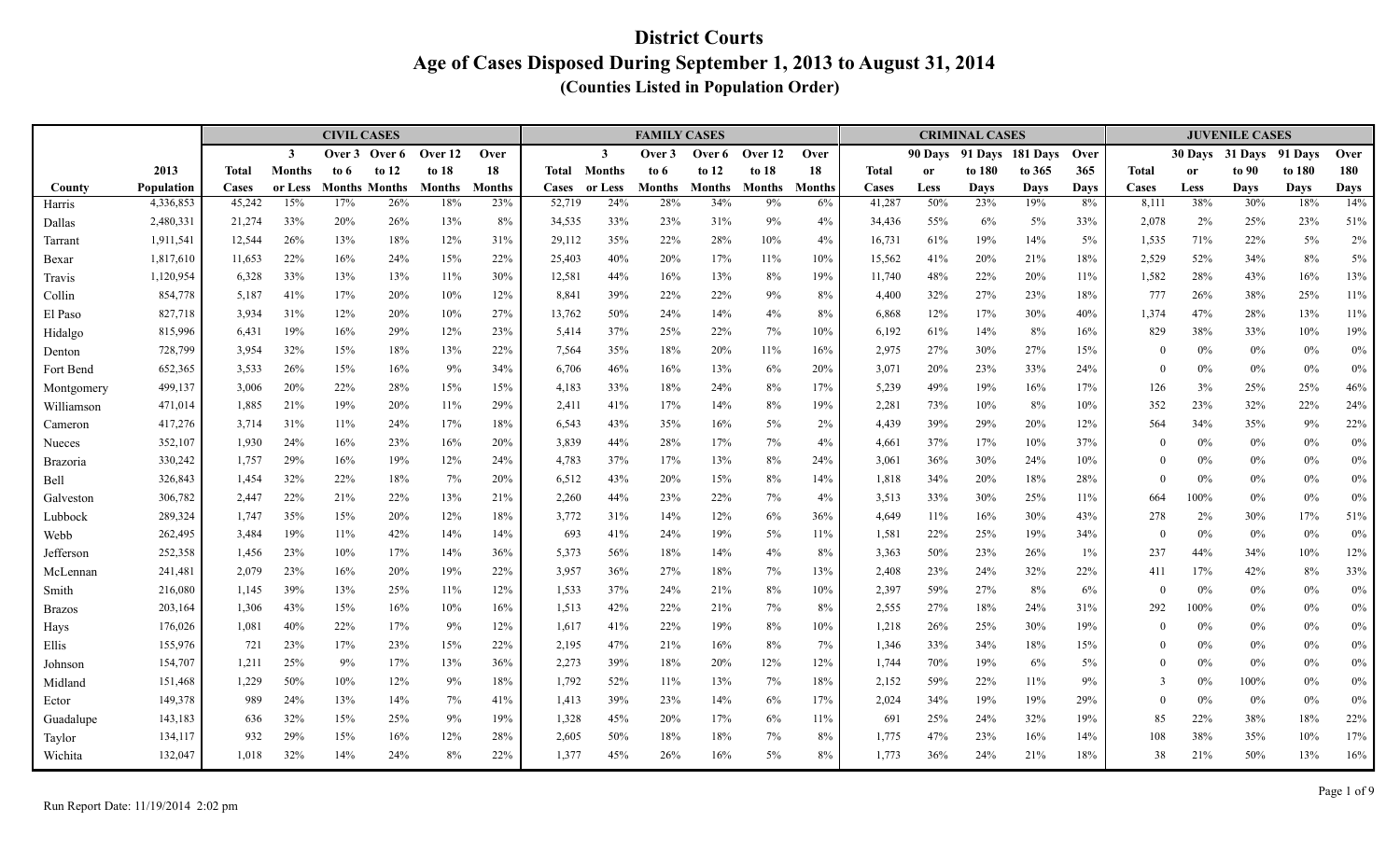|                  |                    |              |                | <b>CIVIL CASES</b> |                      |            |               |                |               | <b>FAMILY CASES</b> |               |               |           |                |            | <b>CRIMINAL CASES</b> |             |           |                |               | <b>JUVENILE CASES</b> |            |              |
|------------------|--------------------|--------------|----------------|--------------------|----------------------|------------|---------------|----------------|---------------|---------------------|---------------|---------------|-----------|----------------|------------|-----------------------|-------------|-----------|----------------|---------------|-----------------------|------------|--------------|
|                  |                    |              | $\overline{3}$ | Over 3             | Over 6               | Over 12    | Over          |                | $\mathbf{3}$  | Over 3              | Over 6        | Over 12       | Over      |                | 90 Days    | 91 Days               | 181 Davs    | Over      |                | 30 Days       | 31 Days               | 91 Davs    | Over         |
|                  | 2013               | <b>Total</b> | <b>Months</b>  | to 6               | to $12$              | to $18$    | 18            | Total          | <b>Months</b> | to 6                | to $12$       | to $18$       | 18        | <b>Total</b>   | <b>or</b>  | to 180                | to 365      | 365       | <b>Total</b>   | <sub>or</sub> | to 90                 | to 180     | 180          |
| County           | <b>Population</b>  | Cases        | or Less        |                    | <b>Months Months</b> | Months     | <b>Months</b> | Cases          | or Less       | Months              | <b>Months</b> | <b>Months</b> | Months    | Cases          | Less       | Days                  | <b>Days</b> | Days      | Cases          | Less          | <b>Days</b>           | Days       | <b>Days</b>  |
| Randall          | 126,474            | 702          | 23%            | 14%                | 17%                  | 12%        | 35%           | 1,414          | 32%           | 23%                 | 20%           | 8%            | 16%       | 1,202          | 48%        | 26%                   | 18%         | 8%        | $\Omega$       | $0\%$         | $0\%$                 | 0%         | 0%           |
| Gregg            | 123,024            | 463          | 19%            | 14%                | 16%                  | 11%        | 40%           | 2,653          | 43%           | 24%                 | 17%           | 7%            | 9%        | 1,384          | 29%        | 30%                   | 24%         | 17%       | $\theta$       | 0%            | $0\%$                 | $0\%$      | $0\%$        |
| Grayson          | 122,353            | 999          | 46%            | 12%                | 14%                  | 8%         | 19%           | 1,711          | 51%           | 19%                 | 15%           | 6%            | 9%        | 1,676          | 55%        | 24%                   | 14%         | 7%        | 133            | 43%           | 26%                   | 27%        | $5\%$        |
| Potter           | 121,661            | 974          | 24%            | 15%                | 19%                  | 13%        | 29%           | 2,471          | 38%           | 23%                 | 22%           | 7%            | 10%       | 2,408          | 47%        | 31%                   | 15%         | 7%        | $\mathbf{0}$   | $0\%$         | $0\%$                 | 0%         | $0\%$        |
| Parker           | 121,418            | 1,244        | 29%<br>27%     | 15%<br>18%         | 22%                  | 17%        | 17%<br>25%    | 902            | 23%<br>42%    | 24%<br>19%          | 31%<br>19%    | 15%           | 7%        | 1,101          | 27%        | 41%                   | 23%         | 9%        | 39             | 28%<br>28%    | 51%<br>33%            | 15%<br>18% | 5%           |
| Comal            | 118,480            | 471          |                |                    | 22%                  | 8%         |               | 740            |               |                     |               | 8%            | 11%       | 475            | 21%        | 19%                   | 31%         | 29%       | 78             |               |                       |            | 21%          |
| Tom Green        | 114,954<br>108,568 | 617<br>595   | 28%<br>21%     | 14%<br>14%         | 21%<br>24%           | 12%<br>13% | 25%<br>29%    | 1,687<br>1,744 | 31%<br>38%    | 23%<br>18%          | 25%<br>17%    | 12%<br>7%     | 9%<br>20% | 1,462<br>1,153 | 41%<br>28% | 26%<br>17%            | 25%<br>23%  | 8%<br>32% | 71<br>$\theta$ | 41%<br>$0\%$  | 21%<br>$0\%$          | 21%<br>0%  | 17%<br>$0\%$ |
| Kaufman          | 93,487             | 679          | 21%            | 17%                | 23%                  | 16%        | 23%           | 1,326          | 54%           | 19%                 | 13%           | 7%            | 7%        | 709            | 67%        | 10%                   | 10%         | 13%       | $\theta$       | $0\%$         | $0\%$                 | $0\%$      | $0\%$        |
| Bowie            | 90,028             | 590          | 33%            | 12%                | 12%                  | 10%        | 34%           | 2,388          | 48%           | 27%                 | 15%           | $5\%$         | 5%        | 890            | 56%        | 25%                   | 10%         | 9%        | $\theta$       | 0%            | $0\%$                 | $0\%$      | $0\%$        |
| Victoria         | 87,441             | 400          | 21%            | 11%                | 20%                  | 13%        | 35%           | $\theta$       | 0%            | 0%                  | $0\%$         | 0%            | 0%        | 902            | 52%        | 20%                   | 15%         | 13%       | $\theta$       | 0%            | $0\%$                 | 0%         | $0\%$        |
| Angelina<br>Hunt | 87,048             | 938          | 62%            | 6%                 | 11%                  | 8%         | 13%           | 1,146          | 62%           | 13%                 | 14%           | 6%            | 4%        | 1,021          | 53%        | 24%                   | 17%         | 6%        | $\theta$       | $0\%$         | $0\%$                 | $0\%$      | $0\%$        |
| Rockwall         | 85,245             | 396          | 38%            | 26%                | 19%                  | 9%         | 8%            | 1,036          | 38%           | 28%                 | 25%           | 6%            | 3%        | 774            | 51%        | 25%                   | 14%         | 9%        | $\Omega$       | $0\%$         | $0\%$                 | $0\%$      | $0\%$        |
| Orange           | 82,957             | 660          | 25%            | 8%                 | 9%                   | 7%         | 51%           | 1,135          | 50%           | 16%                 | 12%           | 6%            | 15%       | 932            | 22%        | 11%                   | 12%         | 55%       | $\theta$       | 0%            | $0\%$                 | $0\%$      | 0%           |
| Henderson        | 78,675             | 1,038        | 31%            | 19%                | 18%                  | 10%        | 22%           | 798            | 43%           | 19%                 | 14%           | 8%            | 17%       | 1,115          | 26%        | 41%                   | 23%         | 9%        | 25             | 8%            | 24%                   | 8%         | 60%          |
| Liberty          | 76,907             | 391          | 32%            | 10%                | 14%                  | 6%         | 38%           | 1,133          | 37%           | 17%                 | 16%           | 7%            | 24%       | 967            | 65%        | 12%                   | 11%         | 12%       | $\theta$       | $0\%$         | $0\%$                 | $0\%$      | $0\%$        |
| Coryell          | 76,192             | 201          | 37%            | 14%                | 26%                  | 13%        | 9%            | 664            | 37%           | 20%                 | 17%           | 10%           | 17%       | 728            | 49%        | 27%                   | 16%         | 8%        | $\theta$       | $0\%$         | $0\%$                 | 0%         | $0\%$        |
| Bastrop          | 75,825             | 865          | 26%            | 11%                | 18%                  | 10%        | 35%           | 353            | 41%           | 22%                 | 20%           | 6%            | 12%       | 537            | 29%        | 18%                   | 21%         | 31%       | $\theta$       | $0\%$         | $0\%$                 | $0\%$      | $0\%$        |
| Walker           | 68,817             | 531          | 39%            | 6%                 | 13%                  | 10%        | 33%           | 102            | 26%           | 18%                 | 21%           | 11%           | 25%       | 559            | 19%        | 31%                   | 31%         | 18%       | $\Omega$       | 0%            | $0\%$                 | 0%         | $0\%$        |
| Harrison         | 66,886             | 725          | 19%            | 11%                | 14%                  | 10%        | 46%           | 1,308          | 42%           | 23%                 | 16%           | 7%            | 13%       | 790            | 40%        | 15%                   | 24%         | 21%       | $\theta$       | 0%            | $0\%$                 | 0%         | $0\%$        |
| San Patricio     | 66,137             | 599          | 25%            | 21%                | 21%                  | 8%         | 25%           | 1,475          | 43%           | 27%                 | 19%           | 6%            | 5%        | 562            | 55%        | 29%                   | 10%         | 6%        | 66             | 26%           | 61%                   | 6%         | $8\%$        |
| Nacogdoches      | 65,330             | 237          | 42%            | 9%                 | 14%                  | 11%        | 24%           | 241            | 34%           | 11%                 | 20%           | 17%           | 19%       | 1,007          | 45%        | 16%                   | 19%         | 19%       | 61             | 23%           | 31%                   | 26%        | 20%          |
| <b>Starr</b>     | 61,963             | 887          | 35%            | 25%                | 21%                  | 4%         | 16%           | 175            | 26%           | 24%                 | 21%           | 6%            | 23%       | 1,120          | 29%        | 22%                   | 21%         | 27%       | $\theta$       | 0%            | $0\%$                 | $0\%$      | $0\%$        |
| Wise             | 60,939             | 644          | 14%            | 9%                 | 17%                  | 14%        | 46%           | 409            | 24%           | 21%                 | 27%           | 13%           | 15%       | 635            | 42%        | 25%                   | 20%         | 13%       | $\Omega$       | $0\%$         | $0\%$                 | 0%         | 0%           |
| Anderson         | 57,938             | 514          | 45%            | 15%                | 14%                  | 9%         | 17%           | 263            | 40%           | 24%                 | 16%           | 6%            | 15%       | 692            | 30%        | 30%                   | 19%         | 22%       | $\theta$       | $0\%$         | $0\%$                 | $0\%$      | $0\%$        |
| Maverick         | 55,932             |              |                |                    |                      |            |               |                |               |                     |               |               |           |                |            |                       |             |           |                |               |                       |            |              |
| Hardin           | 55,417             | 307          | 23%            | 18%                | 23%                  | 10%        | 26%           | 810            | 46%           | 22%                 | 16%           | 6%            | 9%        | 681            | 16%        | 19%                   | 20%         | 45%       | 41             | 32%           | 17%                   | $5\%$      | 46%          |
| Rusk             | 53,622             | 439          | 33%            | 7%                 | 11%                  | 8%         | 42%           | $\theta$       | $0\%$         | 0%                  | $0\%$         | $0\%$         | $0\%$     | 484            | 35%        | 21%                   | 29%         | 16%       | $\theta$       | $0\%$         | $0\%$                 | $0\%$      | $0\%$        |
| Hood             | 52,905             | 402          | 27%            | 18%                | 27%                  | 16%        | 12%           | 356            | 39%           | 24%                 | 26%           | 6%            | 4%        | 407            | 55%        | 19%                   | 25%         | 1%        | 3              | $0\%$         | 100%                  | 0%         | $0\%$        |
| Van Zandt        | 52,481             | 481          | 45%            | 6%                 | 13%                  | 9%         | 27%           | 719            | 56%           | 16%                 | 12%           | 7%            | 10%       | 666            | 30%        | 25%                   | 24%         | 21%       | $\theta$       | $0\%$         | $0\%$                 | $0\%$      | $0\%$        |
| Cherokee         | 50,878             | 275          | 24%            | 14%                | 15%                  | 13%        | 33%           | -11            | 64%           | 27%                 | 0%            | 9%            | $0\%$     | 669            | 58%        | 16%                   | 16%         | 11%       | 34             | 26%           | 59%                   | 9%         | $6\%$        |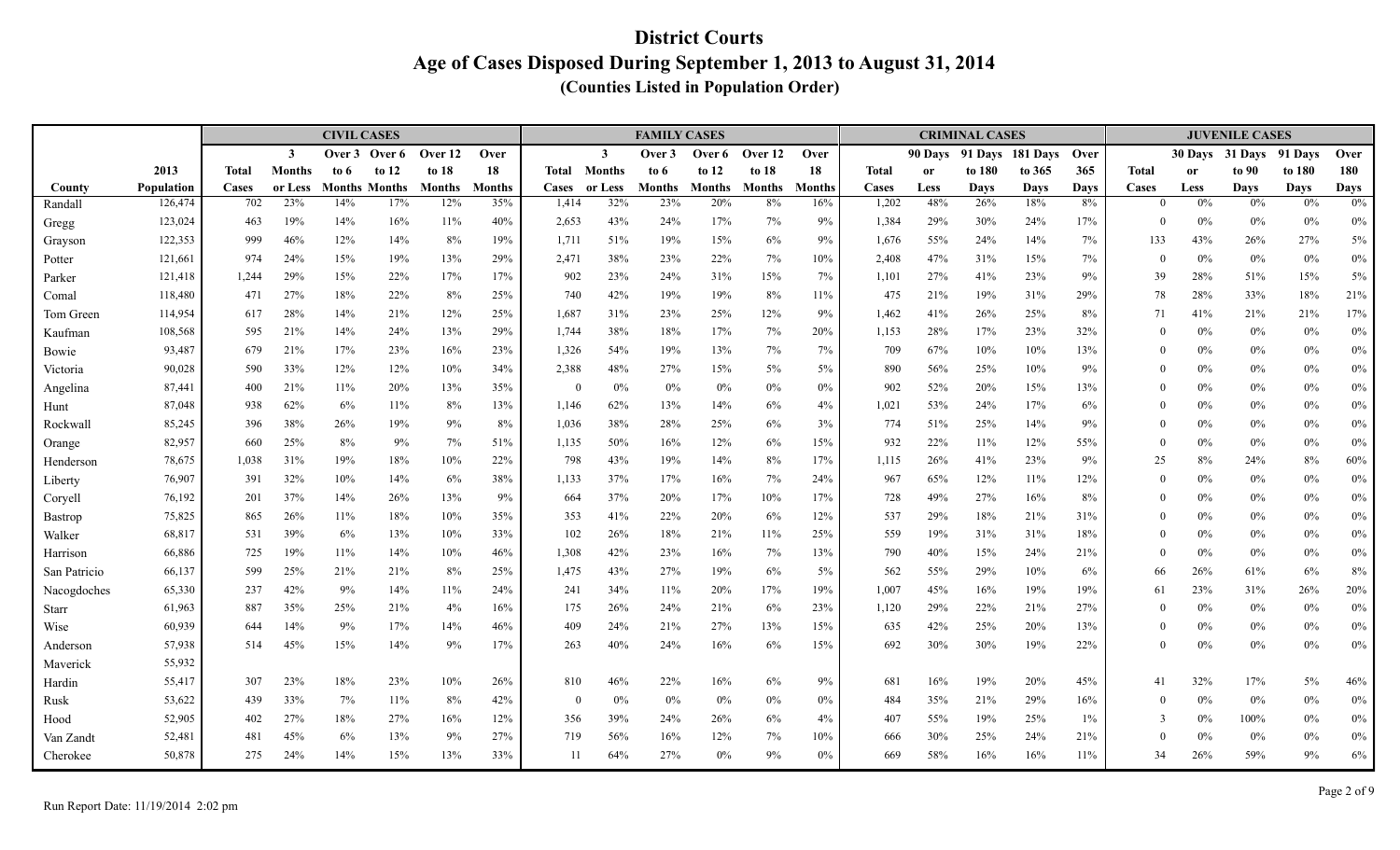|            |            |              |               | <b>CIVIL CASES</b> |                      |               |               |                |               | <b>FAMILY CASES</b> |               |               |               |              |             | <b>CRIMINAL CASES</b> |                  |      |              |               | <b>JUVENILE CASES</b> |             |        |
|------------|------------|--------------|---------------|--------------------|----------------------|---------------|---------------|----------------|---------------|---------------------|---------------|---------------|---------------|--------------|-------------|-----------------------|------------------|------|--------------|---------------|-----------------------|-------------|--------|
|            |            |              | $\mathbf{3}$  | Over 3             | Over 6               | Over 12       | Over          |                | $\mathbf{3}$  | Over 3              | Over 6        | Over 12       | Over          |              | 90 Days     |                       | 91 Days 181 Days | Over |              |               | 30 Days 31 Days       | 91 Davs     | Over   |
|            | 2013       | <b>Total</b> | <b>Months</b> | to 6               | to $12$              | to 18         | 18            | Total          | <b>Months</b> | to 6                | to $12$       | to $18$       | 18            | <b>Total</b> | <b>or</b>   | to 180                | to 365           | 365  | <b>Total</b> | <sub>or</sub> | to 90                 | to 180      | 180    |
| County     | Population | Cases        | or Less       |                    | <b>Months Months</b> | <b>Months</b> | <b>Months</b> | Cases          | or Less       | Months              | <b>Months</b> | <b>Months</b> | <b>Month:</b> | Cases        | <b>Less</b> | <b>Days</b>           | Days             | Days | Cases        | Less          | <b>Days</b>           | <b>Days</b> | Days   |
| Kerr       | 49,953     | 327          | 33%           | 12%                | 14%                  | 13%           | 28%           | 434            | 37%           | 22%                 | 20%           | 10%           | 11%           | 963          | 33%         | 30%                   | 28%              | 10%  | $\Omega$     | $0\%$         | $0\%$                 | 0%          | $0\%$  |
| Lamar      | 49,426     | 404          | 37%           | 7%                 | 8%                   | 5%            | 43%           | 599            | 55%           | 18%                 | 11%           | 3%            | 13%           | 670          | 52%         | 18%                   | 19%              | 11%  | $\theta$     | $0\%$         | $0\%$                 | 0%          | $0\%$  |
| Val Verde  | 48,623     | 311          | 14%           | $5\%$              | 11%                  | 10%           | 61%           | 471            | 46%           | 27%                 | 15%           | 3%            | 9%            | 412          | 7%          | 23%                   | 32%              | 39%  | $\theta$     | $0\%$         | $0\%$                 | 0%          | $0\%$  |
| Navarro    | 48,038     | 298          | 31%           | 13%                | 17%                  | 8%            | 31%           | 387            | 38%           | 20%                 | 17%           | 7%            | 17%           | 537          | 34%         | 31%                   | 21%              | 13%  | 15           | 7%            | 27%                   | 47%         | 20%    |
| Medina     | 47,399     | 184          | 15%           | 9%                 | 29%                  | 22%           | 25%           | 243            | 49%           | 14%                 | 21%           | 9%            | 9%            | 304          | 43%         | 21%                   | 18%              | 17%  | $\theta$     | 0%            | $0\%$                 | 0%          | $0\%$  |
| Atascosa   | 47,093     | 595          | 17%           | 10%                | $8\%$                | 27%           | 38%           | 779            | 41%           | 14%                 | 12%           | 9%            | 23%           | 201          | 44%         | 16%                   | 13%              | 26%  | 14           | 7%            | 7%                    | 29%         | 57%    |
| Polk       | 45,790     | 269          | 62%           | 8%                 | 11%                  | 4%            | 15%           | 22             | 55%           | 23%                 | 9%            | 9%            | $5\%$         | 761          | 58%         | 17%                   | 14%              | 11%  | $\theta$     | 0%            | $0\%$                 | $0\%$       | $0\%$  |
| Wilson     | 45,418     | 355          | 31%           | 7%                 | 18%                  | 29%           | 15%           | 550            | 48%           | 17%                 | 13%           | 12%           | 11%           | 334          | 52%         | 22%                   | 18%              | 7%   | 66           | 86%           | 9%                    | $2\%$       | $3\%$  |
| Waller     | 45,213     | 255          | 18%           | 10%                | 26%                  | 16%           | 31%           | $\overline{0}$ | 0%            | 0%                  | $0\%$         | 0%            | $0\%$         | 351          | 17%         | 22%                   | 29%              | 32%  | $\theta$     | $0\%$         | $0\%$                 | $0\%$       | $0\%$  |
| Burnet     | 43,823     | 438          | 27%           | 14%                | 15%                  | 9%            | 35%           | 186            | 51%           | 12%                 | 21%           | 8%            | 8%            | 413          | 42%         | 29%                   | 21%              | 8%   | 49           | 39%           | 43%                   | 16%         | $2\%$  |
| Wood       | 42,306     | 428          | 32%           | 9%                 | 13%                  | 15%           | 31%           | 683            | 50%           | 15%                 | 14%           | 8%            | 12%           | 495          | 39%         | 23%                   | 23%              | 15%  | 70           | 50%           | 39%                   | 11%         | $0\%$  |
| Jim Wells  | 41,680     | 885          | 19%           | 16%                | 20%                  | 6%            | 39%           | 700            | 37%           | 23%                 | 20%           | $5\%$         | 15%           | 314          | 25%         | 25%                   | 23%              | 28%  | $\theta$     | $0\%$         | $0\%$                 | $0\%$       | $0\%$  |
| Wharton    | 41,216     | 428          | 37%           | 17%                | $11\%$               | 8%            | 27%           | 558            | 51%           | 19%                 | 16%           | 4%            | 10%           | 796          | 32%         | 18%                   | 28%              | 21%  | 65           | 25%           | 49%                   | 20%         | $6\%$  |
| Upshur     | 39,884     | 389          | 21%           | 11%                | 16%                  | 7%            | 46%           | 917            | 35%           | 22%                 | 16%           | 11%           | 16%           | 379          | 31%         | 35%                   | 21%              | 13%  | 18           | 17%           | 61%                   | 11%         | $11\%$ |
| Erath      | 39,658     | 297          | 25%           | 13%                | 16%                  | 7%            | 38%           | 442            | 42%           | 22%                 | 12%           | 5%            | 19%           | 295          | 50%         | 14%                   | 26%              | 9%   | $\Omega$     | $0\%$         | $0\%$                 | 0%          | $0\%$  |
| Caldwell   | 39,232     | 202          | 21%           | 11%                | 9%                   | 7%            | 52%           | 350            | 41%           | 16%                 | 16%           | $5\%$         | 22%           | 363          | 56%         | 20%                   | 18%              | 6%   | $\theta$     | $0\%$         | $0\%$                 | $0\%$       | $0\%$  |
| Cooke      | 38,467     | 454          | 41%           | 16%                | 14%                  | 8%            | 21%           | 540            | 47%           | 15%                 | 17%           | 7%            | 14%           | 540          | 43%         | 18%                   | 26%              | 13%  | $\Omega$     | $0\%$         | $0\%$                 | $0\%$       | $0\%$  |
| Kendall    | 37,766     | 105          | 40%           | 11%                | 13%                  | 12%           | 23%           | 154            | 44%           | 21%                 | 18%           | 4%            | 13%           | 202          | 20%         | 30%                   | 25%              | 25%  | $\theta$     | 0%            | $0\%$                 | $0\%$       | $0\%$  |
| Brown      | 37,749     | 450          | 30%           | 17%                | 22%                  | 12%           | 18%           | 323            | 49%           | 16%                 | 12%           | 6%            | 18%           | 611          | 36%         | 22%                   | 23%              | 19%  | $\theta$     | 0%            | $0\%$                 | 0%          | $0\%$  |
| Chambers   | 36,812     | 445          | 23%           | 12%                | 21%                  | 7%            | 37%           | 535            | 48%           | 16%                 | 12%           | 9%            | 15%           | 735          | 40%         | 15%                   | 18%              | 27%  | $\theta$     | 0%            | $0\%$                 | $0\%$       | $0\%$  |
| Matagorda  | 36,592     | 371          | 12%           | 12%                | 22%                  | 15%           | 39%           | 462            | 33%           | 23%                 | 26%           | $5\%$         | 12%           | 556          | 42%         | 37%                   | 16%              | 5%   | 30           | 23%           | 27%                   | 23%         | 27%    |
| Howard     | 36,147     | 350          | 22%           | 21%                | 13%                  | 5%            | 39%           | 616            | 38%           | 14%                 | 12%           | 6%            | 30%           | 520          | 50%         | 12%                   | 8%               | 31%  | $\mathbf{0}$ | 0%            | $0\%$                 | 0%          | $0\%$  |
| Hale       | 35,764     | 203          | 25%           | 13%                | 14%                  | 13%           | 35%           | 768            | 45%           | 26%                 | 12%           | 5%            | 12%           | 286          | 37%         | 25%                   | 24%              | 14%  | 48           | 50%           | 21%                   | 15%         | 15%    |
| Jasper     | 35,649     | 452          | 24%           | 14%                | 10%                  | 5%            | 46%           | 451            | 50%           | 25%                 | 15%           | 4%            | 6%            | 286          | 50%         | 13%                   | 13%              | 24%  | 30           | 33%           | 67%                   | $0\%$       | $0\%$  |
| Hopkins    | 35,565     | 262          | 56%           | 9%                 | 10%                  | 7%            | 18%           | 141            | 55%           | 16%                 | 12%           | 9%            | 8%            | 931          | 46%         | 24%                   | 24%              | 6%   | 38           | 32%           | 21%                   | 16%         | $32\%$ |
| Hill       | 34,823     | 432          | 27%           | 9%                 | 19%                  | 13%           | 33%           | 343            | 45%           | 16%                 | 14%           | $5\%$         | 21%           | 587          | 33%         | 30%                   | 23%              | 14%  | 14           | 86%           | 14%                   | 0%          | $0\%$  |
| Washington | 34,147     | 210          | 33%           | 11%                | 13%                  | 14%           | 29%           | $\overline{0}$ | 0%            | 0%                  | $0\%$         | 0%            | 0%            | 392          | 29%         | 22%                   | 28%              | 20%  | $\theta$     | $0\%$         | $0\%$                 | $0\%$       | $0\%$  |
| Fannin     | 33,659     | 193          | 19%           | 12%                | 20%                  | 15%           | 34%           | 264            | 41%           | 19%                 | 16%           | 4%            | 20%           | 411          | 53%         | 24%                   | 14%              | 9%   | $\theta$     | 0%            | $0\%$                 | 0%          | $0\%$  |
| Bee        | 32,799     | 161          | 32%           | 12%                | 20%                  | 16%           | 19%           | 234            | 37%           | 20%                 | 26%           | 8%            | 9%            | 116          | 53%         | 28%                   | 11%              | 8%   | 21           | 57%           | 19%                   | $5\%$       | $19\%$ |
| Titus      | 32,581     | 238          | 33%           | 6%                 | 14%                  | 9%            | 38%           | 505            | 65%           | 13%                 | 8%            | 4%            | 11%           | 665          | 24%         | 16%                   | 19%              | 41%  | 6            | 83%           | $0\%$                 | 17%         | $0\%$  |
| Kleberg    | 32,101     | 284          | 35%           | 17%                | 16%                  | 7%            | 26%           | 305            | 67%           | 17%                 | 7%            | 3%            | 7%            | 606          | 56%         | 17%                   | 16%              | 11%  | $\Omega$     | 0%            | $0\%$                 | $0\%$       | $0\%$  |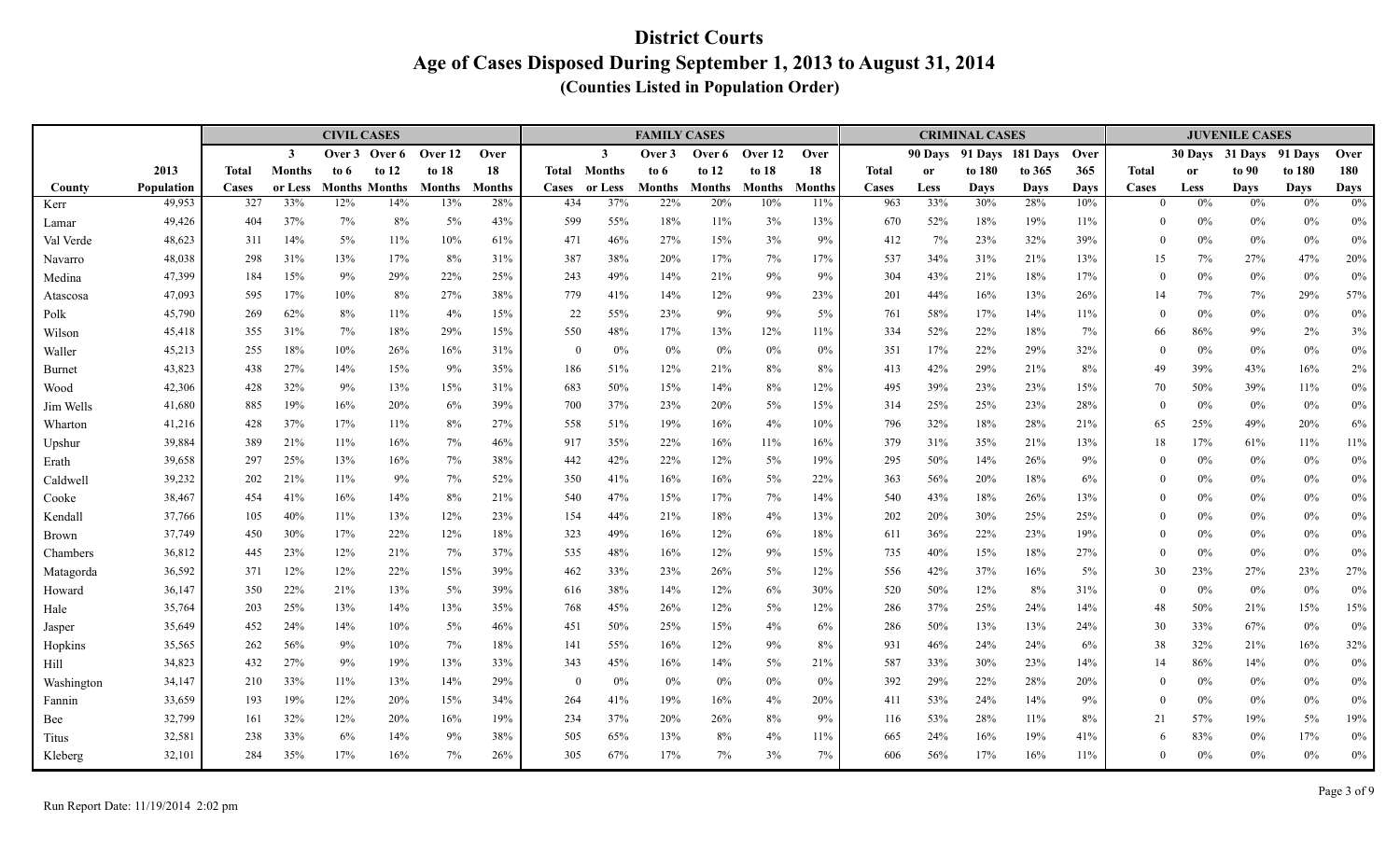|                      |                  |              |               | <b>CIVIL CASES</b> |                      |               |               |                 |                | <b>FAMILY CASES</b> |               |               |               |              |             | <b>CRIMINAL CASES</b> |                    |            |                      |                | <b>JUVENILE CASES</b> |             |                |
|----------------------|------------------|--------------|---------------|--------------------|----------------------|---------------|---------------|-----------------|----------------|---------------------|---------------|---------------|---------------|--------------|-------------|-----------------------|--------------------|------------|----------------------|----------------|-----------------------|-------------|----------------|
|                      |                  |              | $\mathbf{3}$  | Over 3             | Over 6               | Over 12       | Over          |                 | $\mathbf{3}$   | Over 3              | Over 6        | Over 12       | Over          |              | 90 Davs     |                       | 91 Days 181 Days   | Over       |                      | 30 Days        | 31 Days               | 91 Davs     | Over           |
|                      | 2013             | <b>Total</b> | <b>Months</b> | to 6               | to $12$              | to 18         | 18            | Total           | <b>Months</b>  | to 6                | to $12$       | to $18$       | 18            | <b>Total</b> | <b>or</b>   | to 180                | to 365             | 365        | <b>Total</b>         | <sub>or</sub>  | to 90                 | to 180      | 180            |
| County               | Population       | Cases        | or Less       |                    | <b>Months Months</b> | <b>Months</b> | <b>Months</b> | <b>Cases</b>    | or Less<br>59% | Months              | <b>Months</b> | <b>Months</b> | <b>Months</b> | Cases        | Less<br>47% | <b>Days</b><br>23%    | <b>Days</b><br>20% | Days       | Cases                | Less           | <b>Days</b><br>0%     | <b>Days</b> | <b>Days</b>    |
| Cass                 | 30,331           | 208          | 30%           | 8%                 | 13%                  | 10%           | 39%           | 311             | $0\%$          | 17%                 | 7%            | $5\%$         | 12%           | 542          |             |                       |                    | 10%        | $\Omega$             | $0\%$          |                       | 0%          | $0\%$          |
| Austin               | 28,847<br>27,889 | 179<br>399   | 26%<br>36%    | 8%<br>15%          | 15%<br>9%            | 5%<br>15%     | 45%<br>26%    | $\theta$<br>546 | 34%            | 0%<br>13%           | $0\%$<br>18%  | 0%<br>14%     | 0%<br>22%     | 161<br>335   | 36%<br>68%  | 12%<br>7%             | 12%<br>14%         | 40%<br>11% | $\Omega$<br>$\theta$ | $0\%$<br>$0\%$ | $0\%$<br>$0\%$        | 0%<br>$0\%$ | $0\%$          |
| Palo Pinto<br>Uvalde | 26,926           | 297          | 23%           | 22%                | 35%                  | 8%            | 12%           | 441             | 42%            | 22%                 | 18%           | 7%            | 10%           | 288          | 26%         | 22%                   | 28%                | 24%        | $\Omega$             | $0\%$          | $0\%$                 | 0%          | $0\%$<br>$0\%$ |
| Grimes               | 26,859           | 257          | 11%           | 4%                 | 17%                  | 20%           | 49%           | 223             | 38%            | 12%                 | 11%           | 12%           | 27%           | 243          | 9%          | 20%                   | 37%                | 34%        | $\theta$             | $0\%$          | $0\%$                 | $0\%$       | $0\%$          |
| San Jacinto          | 26,856           | 170          | 11%           | 22%                | 14%                  | 12%           | 41%           | 176             | 37%            | 20%                 | 16%           | 13%           | 14%           | 156          | 37%         | 17%                   | 22%                | 24%        | $\theta$             | 0%             | $0\%$                 | $0\%$       | $0\%$          |
| Shelby               | 25,792           | 227          | 33%           | 16%                | 15%                  | 5%            | 32%           | 327             | 38%            | 24%                 | 21%           | 8%            | 8%            | 324          | 30%         | 12%                   | 19%                | 40%        | $\Omega$             | $0\%$          | $0\%$                 | $0\%$       | $0\%$          |
| Gillespie            | 25,357           | 173          | 13%           | 13%                | 17%                  | 9%            | 48%           | 233             | 36%            | 21%                 | 14%           | $5\%$         | 24%           | 174          | 23%         | 26%                   | 33%                | 18%        | $\theta$             | 0%             | $0\%$                 | $0\%$       | $0\%$          |
| Fayette              | 24,821           | 189          | 21%           | 11%                | 20%                  | 6%            | 42%           | 214             | 41%            | 20%                 | 12%           | 8%            | 20%           | 221          | 60%         | 13%                   | 12%                | 15%        | 10                   | 20%            | 20%                   | 40%         | 20%            |
| Aransas              | 24,356           | 198          | 21%           | 14%                | 26%                  | 6%            | 33%           | 193             | 41%            | 31%                 | 21%           | 2%            | 5%            | 244          | 51%         | 29%                   | 13%                | 7%         | $\Omega$             | 0%             | $0\%$                 | 0%          | $0\%$          |
| Milam                | 24,167           | 357          | 29%           | 14%                | 27%                  | 10%           | 20%           | 312             | 43%            | 21%                 | 20%           | 8%            | 8%            | 536          | 47%         | 19%                   | 23%                | 11%        | 21                   | 57%            | 24%                   | 19%         | $0\%$          |
| Panola               | 23,870           | 58           | 17%           | 14%                | 24%                  | 19%           | 26%           | 45              | 51%            | 33%                 | 16%           | 0%            | $0\%$         | 249          | 48%         | 8%                    | 17%                | 27%        | $\theta$             | $0\%$          | $0\%$                 | $0\%$       | $0\%$          |
| Hockley              | 23,530           | 141          | 38%           | 9%                 | 11%                  | 13%           | 30%           | 487             | 57%            | 14%                 | 7%            | 7%            | 14%           | 234          | 44%         | 12%                   | 24%                | 20%        | $\theta$             | 0%             | $0\%$                 | $0\%$       | $0\%$          |
| Limestone            | 23,326           | 190          | 21%           | 19%                | 23%                  | 9%            | 28%           | 418             | 32%            | 30%                 | 16%           | 6%            | 16%           | 371          | 44%         | 26%                   | 23%                | 8%         | 20                   | 10%            | 50%                   | 10%         | 30%            |
| Gray                 | 23,043           | 209          | 23%           | 12%                | 14%                  | 12%           | 37%           | 355             | 47%            | 25%                 | 13%           | 8%            | 7%            | 397          | 38%         | 16%                   | 15%                | 31%        | 22                   | 73%            | 18%                   | 5%          | $5\%$          |
| Houston              | 22,911           | 173          | 28%           | 10%                | 24%                  | 8%            | 29%           | 81              | 25%            | 32%                 | 12%           | 11%           | 20%           | 285          | 44%         | 26%                   | 19%                | 11%        |                      | 100%           | $0\%$                 | $0\%$       | $0\%$          |
| Moore                | 22,141           | 151          | 30%           | 9%                 | 14%                  | 13%           | 34%           | $\overline{3}$  | $0\%$          | 0%                  | 67%           | $0\%$         | 33%           | 191          | 39%         | 19%                   | 28%                | 14%        | $\Omega$             | 0%             | $0\%$                 | $0\%$       | $0\%$          |
| Willacy              | 21,921           | 301          | 27%           | 12%                | 16%                  | 19%           | 27%           | 313             | 54%            | 22%                 | 13%           | 4%            | 6%            | 272          | 36%         | 34%                   | 18%                | 11%        | 54                   | 37%            | 35%                   | 15%         | 13%            |
| Hutchinson           | 21,819           | 303          | 12%           | 4%                 | 12%                  | 14%           | 59%           | 133             | 48%            | 17%                 | 22%           | 8%            | 5%            | 155          | 23%         | 17%                   | 23%                | 37%        | $\theta$             | $0\%$          | $0\%$                 | $0\%$       | $0\%$          |
| Calhoun              | 21,806           | 222          | 32%           | 7%                 | 12%                  | 9%            | 41%           | 275             | 16%            | 17%                 | 13%           | 11%           | 44%           | 132          | 12%         | 17%                   | 15%                | 56%        | $\Omega$             | 0%             | $0\%$                 | 0%          | 0%             |
| Tyler                | 21,464           | 145          | 32%           | 19%                | 14%                  | 4%            | 30%           | 407             | 51%            | 17%                 | 10%           | 6%            | 15%           | 250          | 34%         | 15%                   | 25%                | 26%        | $\overline{4}$       | 50%            | $0\%$                 | 25%         | 25%            |
| Colorado             | 20,752           | 158          | 24%           | 16%                | 12%                  | 12%           | 35%           | 115             | 35%            | 18%                 | 17%           | $5\%$         | 24%           | 223          | 35%         | 29%                   | 20%                | 17%        | $\theta$             | 0%             | $0\%$                 | $0\%$       | $0\%$          |
| Bandera              | 20,601           | 220          | 18%           | 12%                | 28%                  | 8%            | 34%           | 243             | 21%            | 17%                 | 18%           | 9%            | 36%           | 227          | 29%         | 27%                   | 27%                | 17%        | $\Omega$             | $0\%$          | $0\%$                 | 0%          | $0\%$          |
| De Witt              | 20,503           | 184          | 38%           | 16%                | 9%                   | 10%           | 27%           | 334             | 37%            | 23%                 | 20%           | 9%            | 11%           | 318          | 49%         | 19%                   | 18%                | 14%        | $\theta$             | $0\%$          | $0\%$                 | $0\%$       | $0\%$          |
| Gonzales             | 20,312           | 218          | 20%           | 8%                 | 14%                  | 6%            | 51%           | 237             | 39%            | 22%                 | 19%           | 5%            | 16%           | 239          | 17%         | 29%                   | 27%                | 28%        | 9                    | 11%            | 33%                   | 33%         | 22%            |
| Lampasas             | 20,222           | 151          | 33%           | 20%                | 10%                  | 12%           | 25%           | 335             | 34%            | 18%                 | 19%           | 8%            | 22%           | 211          | 23%         | 32%                   | 32%                | 13%        | 8                    | 13%            | 75%                   | $0\%$       | 13%            |
| Jones                | 19,859           | 247          | 29%           | 10%                | 12%                  | 11%           | 38%           | 138             | 24%            | 24%                 | 12%           | 14%           | 26%           | 531          | 36%         | 19%                   | 19%                | 26%        | $\Omega$             | $0\%$          | $0\%$                 | $0\%$       | $0\%$          |
| Freestone            | 19,646           | 117          | 34%           | 18%                | 19%                  | 11%           | 18%           | 120             | 38%            | 17%                 | 21%           | 9%            | 16%           | 178          | 27%         | 22%                   | 30%                | 20%        | $\Omega$             | 0%             | $0\%$                 | 0%          | $0\%$          |
| Lavaca               | 19,581           | 120          | 28%           | 10%                | $5\%$                | 14%           | 43%           | 155             | 36%            | 23%                 | 19%           | 11%           | 12%           | 106          | 27%         | 40%                   | 28%                | 5%         | 4                    | $0\%$          | 75%                   | $0\%$       | 25%            |
| Montague             | 19,503           | 318          | 24%           | 10%                | 17%                  | 11%           | 38%           | 344             | 39%            | 23%                 | 15%           | 6%            | 18%           | 279          | 20%         | 39%                   | 21%                | 19%        | 5                    | 40%            | 0%                    | 40%         | 20%            |
| Llano                | 19,444           | 268          | 34%           | 14%                | 24%                  | 12%           | 17%           | 200             | 44%            | 13%                 | 24%           | 8%            | 12%           | 214          | 29%         | 28%                   | 32%                | 11%        | $\overline{4}$       | $0\%$          | 25%                   | 75%         | $0\%$          |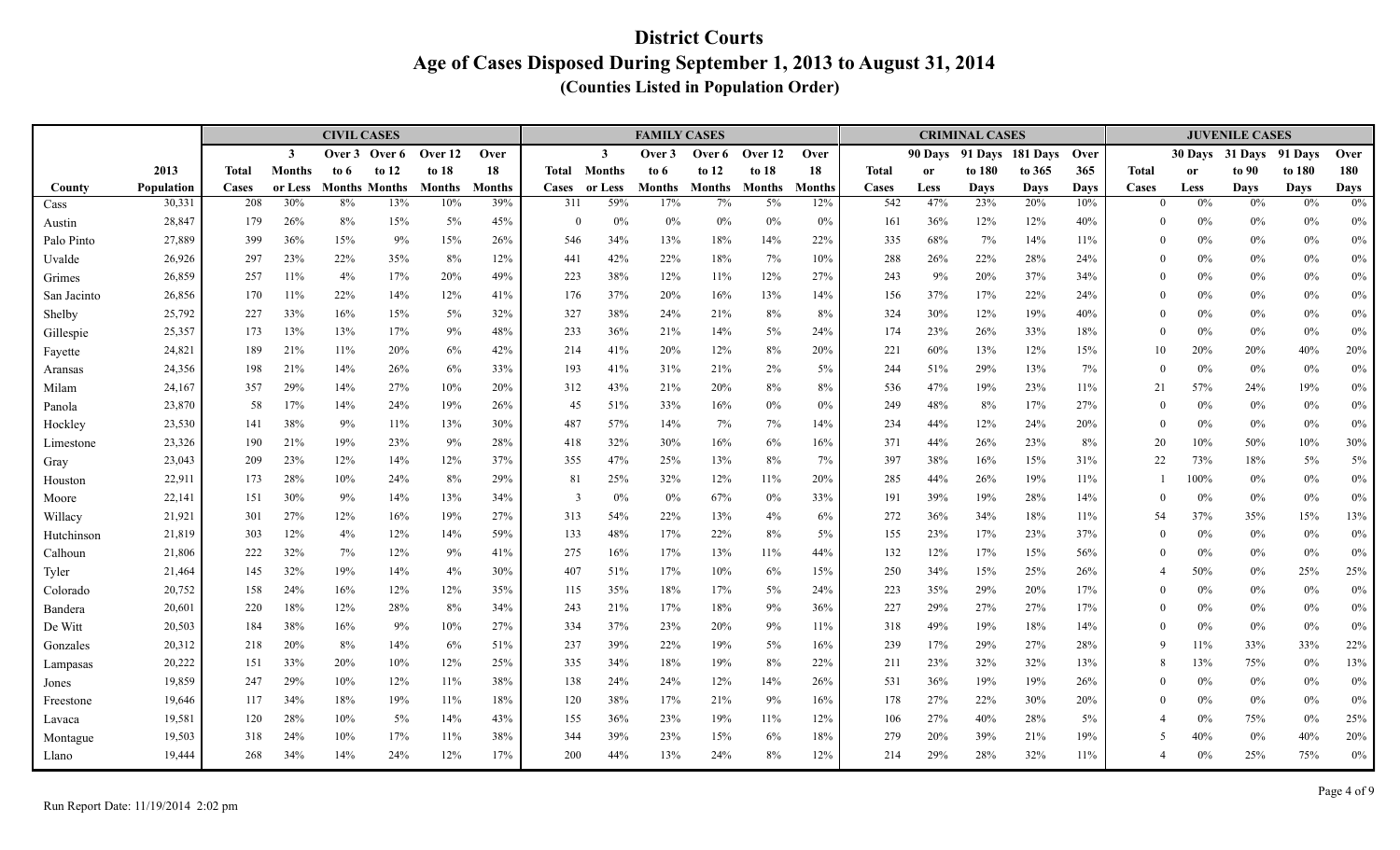|                   |                      |              |                | <b>CIVIL CASES</b> |                             |                      |                      |                     |                | <b>FAMILY CASES</b> |                      |                     |                     |              |             | <b>CRIMINAL CASES</b> |                    |                    |                   |               | <b>JUVENILE CASES</b> |                   |                   |
|-------------------|----------------------|--------------|----------------|--------------------|-----------------------------|----------------------|----------------------|---------------------|----------------|---------------------|----------------------|---------------------|---------------------|--------------|-------------|-----------------------|--------------------|--------------------|-------------------|---------------|-----------------------|-------------------|-------------------|
|                   |                      |              | $\mathbf{3}$   | Over 3             | Over 6                      | Over 12              | Over                 |                     | $\mathbf{3}$   | Over 3              | Over 6               | Over 12             | Over                |              | 90 Days     |                       | 91 Days 181 Days   | Over               |                   | 30 Days       | 31 Days               | 91 Davs           | Over              |
|                   | 2013                 | <b>Total</b> | <b>Months</b>  | to 6               | to $12$                     | to 18                | 18                   | Total               | Months         | to 6                | to $12$              | to $18$             | 18                  | <b>Total</b> | <b>or</b>   | to 180                | to 365             | 365                | <b>Total</b>      | <sub>or</sub> | to 90                 | to 180            | 180               |
| County            | Population<br>19,177 | Cases<br>82  | or Less<br>35% | 13%                | <b>Months Months</b><br>13% | <b>Months</b><br>10% | <b>Months</b><br>28% | <b>Cases</b><br>325 | or Less<br>35% | Months<br>25%       | <b>Months</b><br>22% | <b>Months</b><br>9% | <b>Months</b><br>9% | Cases<br>297 | Less<br>46% | <b>Days</b><br>24%    | <b>Days</b><br>19% | <b>Days</b><br>11% | Cases<br>$\Omega$ | Less<br>0%    | <b>Days</b><br>0%     | <b>Days</b><br>0% | <b>Days</b><br>0% |
| Deaf Smith        | 18,921               |              | 34%            | 13%                | $8\%$                       | 16%                  | 29%                  | 179                 | 35%            | 27%                 | 24%                  | 6%                  | $8\%$               | 129          | 29%         | 30%                   |                    |                    | 9                 | 56%           |                       | $11\%$            |                   |
| Gaines            | 18,341               | 113<br>125   | 43%            | 12%                | 16%                         | 9%                   | 20%                  | 271                 | 62%            | 15%                 | 10%                  | 4%                  | 9%                  | 216          | 50%         | 15%                   | 22%<br>15%         | 18%<br>20%         | $\theta$          | 0%            | 11%<br>$0\%$          | $0\%$             | 22%<br>$0\%$      |
| Young<br>Eastland | 18,245               | 232          | 34%            | 15%                | 17%                         | 8%                   | 26%                  | 175                 | 47%            | 17%                 | 14%                  | 9%                  | 14%                 | 450          | 58%         | 23%                   | 13%                | 6%                 | 3                 | 67%           | 33%                   | $0\%$             | $0\%$             |
| Frio              | 18,065               | 114          | 25%            | 13%                | $8\%$                       | 29%                  | 25%                  | 168                 | 31%            | 21%                 | 14%                  | 11%                 | 23%                 | 141          | 26%         | 19%                   | 21%                | 34%                | $\theta$          | $0\%$         | $0\%$                 | $0\%$             | $0\%$             |
| Bosque            | 17,855               | 118          | 43%            | 17%                | 29%                         | 3%                   | 8%                   | 162                 | 48%            | 23%                 | 15%                  | 7%                  | 7%                  | 162          | 23%         | 31%                   | 31%                | 14%                | $\theta$          | 0%            | $0\%$                 | 0%                | $0\%$             |
| Falls             | 17,493               | 61           | 21%            | 11%                | 11%                         | 25%                  | 31%                  | 64                  | 45%            | 9%                  | 11%                  | 14%                 | 20%                 | 99           | 43%         | 32%                   | 16%                | 8%                 | $\theta$          | 0%            | $0\%$                 | $0\%$             | $0\%$             |
| Scurry            | 17,302               | 86           | 15%            | 10%                | 20%                         | 20%                  | 35%                  | 340                 | 26%            | 45%                 | 16%                  | 6%                  | 7%                  | 157          | 68%         | 16%                   | 4%                 | 12%                | 8                 | 75%           | 13%                   | $0\%$             | $13\%$            |
| Burleson          | 17,169               | 186          | 27%            | 9%                 | 12%                         | 10%                  | 41%                  | 260                 | 19%            | 15%                 | 16%                  | 10%                 | 40%                 | 230          | 6%          | 20%                   | 25%                | 50%                | $\Omega$          | $0\%$         | $0\%$                 | $0\%$             | $0\%$             |
| Andrews           | 16,799               | 123          | 17%            | 19%                | 19%                         | 19%                  | 27%                  | 258                 | 34%            | 25%                 | 12%                  | 7%                  | 21%                 | 337          | 42%         | 16%                   | 26%                | 16%                | $\theta$          | $0\%$         | $0\%$                 | $0\%$             | $0\%$             |
| Leon              | 16,742               | 235          | 11%            | 17%                | 23%                         | 14%                  | 35%                  | 232                 | 31%            | 15%                 | 12%                  | 9%                  | 33%                 | 127          | 17%         | 28%                   | 39%                | 17%                | $\theta$          | 0%            | $0\%$                 | 0%                | $0\%$             |
| Lee               | 16,628               | 145          | 20%            | 19%                | 26%                         | 5%                   | 31%                  | 240                 | 43%            | 16%                 | 20%                  | $5\%$               | 17%                 | 308          | 49%         | 12%                   | 17%                | 22%                | 18                | 61%           | 33%                   | 6%                | $0\%$             |
| Robertson         | 16,486               | 157          | 30%            | 10%                | 15%                         | 10%                  | 36%                  | 292                 | 46%            | 16%                 | 18%                  | 8%                  | 12%                 | 275          | 61%         | 15%                   | 16%                | 8%                 | 11                | 64%           | 18%                   | $0\%$             | $18\%$            |
| Pecos             | 15,697               | 186          | 10%            | 9%                 | 10%                         | 5%                   | 67%                  | 159                 | 45%            | 18%                 | 19%                  | 8%                  | 10%                 | 217          | 20%         | 25%                   | 28%                | 27%                | $\Omega$          | $0\%$         | $0\%$                 | $0\%$             | $0\%$             |
| Karnes            | 15,081               | 76           | 17%            | 14%                | 13%                         | 26%                  | 29%                  | 44                  | 34%            | 25%                 | 20%                  | 9%                  | 11%                 | 81           | 25%         | 21%                   | 11%                | 43%                | $\theta$          | $0\%$         | $0\%$                 | $0\%$             | $0\%$             |
| Nolan             | 15,037               | 64           | 22%            | 11%                | 8%                          | 8%                   | 52%                  | 11                  | 9%             | 0%                  | 9%                   | 0%                  | 82%                 | 226          | 36%         | 18%                   | 24%                | 22%                | $\theta$          | 0%            | $0\%$                 | $0\%$             | $0\%$             |
| Jackson           | 14,591               | 158          | 23%            | 8%                 | 18%                         | 22%                  | 29%                  | 232                 | 46%            | 22%                 | 14%                  | 11%                 | 6%                  | 236          | 27%         | 28%                   | 19%                | 25%                | $\Omega$          | $0\%$         | $0\%$                 | $0\%$             | $0\%$             |
| Trinity           | 14,393               | 115          | 19%            | 10%                | 17%                         | 12%                  | 41%                  | 114                 | 43%            | 26%                 | 16%                  | 7%                  | 8%                  | 203          | 58%         | 14%                   | 14%                | 14%                | 8                 | 38%           | 50%                   | $0\%$             | 13%               |
| Zapata            | 14,390               | 178          | 24%            | 26%                | 13%                         | 6%                   | 31%                  | 161                 | 47%            | 29%                 | 11%                  | 3%                  | 11%                 | 70           | 20%         | 30%                   | 27%                | 23%                | $\overline{4}$    | 50%           | $50\%$                | 0%                | $0\%$             |
| Newton            | 14,140               | 125          | 18%            | 20%                | 26%                         | 3%                   | 32%                  | 183                 | 44%            | 24%                 | 11%                  | 15%                 | 7%                  | 168          | 36%         | 13%                   | 17%                | 34%                | $\theta$          | 0%            | $0\%$                 | $0\%$             | $0\%$             |
| Reeves            | 13,965               | 170          | 26%            | 42%                | 24%                         | 5%                   | 3%                   | 155                 | 59%            | 29%                 | 10%                  | $2\%$               | $1\%$               | 251          | 77%         | 14%                   | 4%                 | 4%                 | $\Omega$          | 0%            | $0\%$                 | $0\%$             | $0\%$             |
| Dawson            | 13,810               | 161          | 41%            | 7%                 | 14%                         | 11%                  | 27%                  | 271                 | 47%            | 27%                 | 12%                  | 6%                  | 8%                  | 189          | 31%         | 26%                   | 20%                | 23%                | $\Delta$          | 25%           | 25%                   | $0\%$             | 50%               |
| Madison           | 13,781               | 154          | 16%            | 10%                | 15%                         | 7%                   | 52%                  | 107                 | 21%            | 21%                 | 22%                  | 12%                 | 24%                 | 164          | 12%         | 17%                   | 41%                | 29%                | $\Omega$          | $0\%$         | $0\%$                 | 0%                | 0%                |
| Lamb              | 13,775               | 67           | 16%            | $0\%$              | $0\%$                       | 0%                   | 84%                  | 250                 | 36%            | 0%                  | $0\%$                | $1\%$               | 62%                 | 91           | 27%         | 20%                   | 33%                | 20%                | $\theta$          | $0\%$         | $0\%$                 | $0\%$             | $0\%$             |
| Comanche          | 13,623               | 124          | 43%            | 17%                | 20%                         | 8%                   | 12%                  | 168                 | 48%            | 18%                 | 15%                  | 9%                  | 10%                 | 156          | 21%         | 28%                   | 47%                | 4%                 | $\Omega$          | 0%            | $0\%$                 | $0\%$             | $0\%$             |
| Callahan          | 13,525               | 97           | 34%            | 18%                | 24%                         | 8%                   | 16%                  | 236                 | 43%            | 16%                 | 15%                  | 3%                  | 23%                 | 95           | 41%         | 20%                   | 20%                | 19%                |                   | 100%          | $0\%$                 | $0\%$             | $0\%$             |
| Wilbarger         | 13,131               | 129          | 38%            | 3%                 | 28%                         | 9%                   | 22%                  | 224                 | 39%            | 27%                 | 23%                  | 3%                  | 8%                  | 117          | 79%         | 9%                    | 7%                 | 6%                 | $\overline{2}$    | 100%          | $0\%$                 | $0\%$             | $0\%$             |
| Morris            | 12,834               | 109          | 22%            | 14%                | 22%                         | 6%                   | 36%                  | 231                 | 50%            | 24%                 | 13%                  | 9%                  | 4%                  | 196          | 14%         | 21%                   | 26%                | 39%                | $\theta$          | 0%            | $0\%$                 | $0\%$             | $0\%$             |
| Terry             | 12,743               | 88           | 33%            | 15%                | 18%                         | 13%                  | 22%                  | 366                 | 56%            | 19%                 | 9%                   | $5\%$               | 11%                 | 236          | 39%         | 29%                   | 22%                | 11%                | 29                | 24%           | 34%                   | 21%               | 21%               |
| Red River         | 12,470               | 96           | 27%            | 6%                 | 18%                         | 17%                  | 32%                  | 233                 | 60%            | 20%                 | 12%                  | $5\%$               | 3%                  | 249          | 54%         | 16%                   | 17%                | 13%                | 9                 | 44%           | 44%                   | 11%               | $0\%$             |
| Camp              | 12,413               | 66           | 18%            | 11%                | 18%                         | 9%                   | 44%                  | 203                 | 52%            | 20%                 | 21%                  | 2%                  | 4%                  | 148          | 39%         | 14%                   | 9%                 | 38%                | $\Omega$          | 0%            | $0\%$                 | $0\%$             | $0\%$             |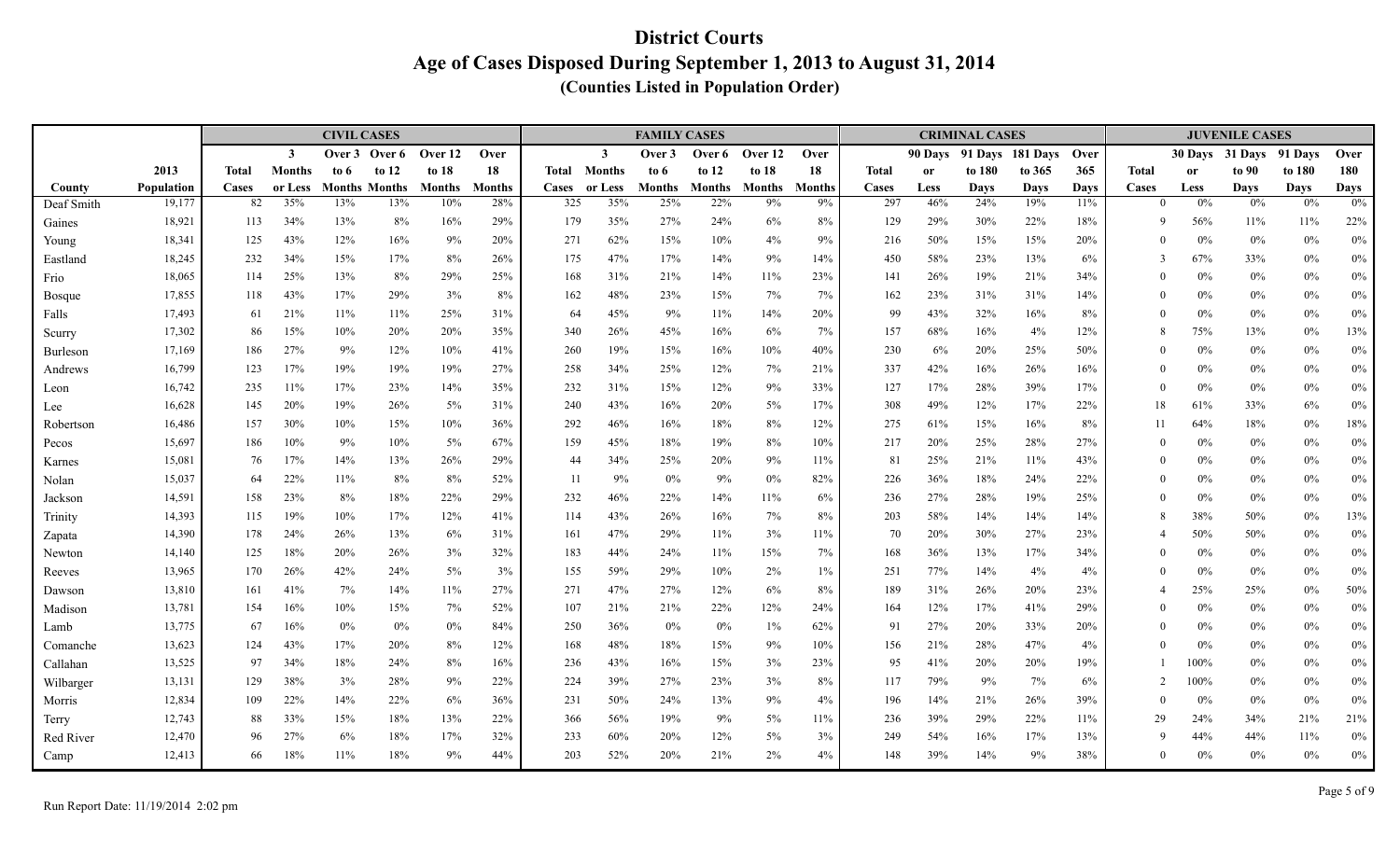|               |                  |              |               | <b>CIVIL CASES</b> |                      |               |               |            |                | <b>FAMILY CASES</b> |               |               |               |              |            | <b>CRIMINAL CASES</b> |                  |           |                   |               | <b>JUVENILE CASES</b> |                   |            |
|---------------|------------------|--------------|---------------|--------------------|----------------------|---------------|---------------|------------|----------------|---------------------|---------------|---------------|---------------|--------------|------------|-----------------------|------------------|-----------|-------------------|---------------|-----------------------|-------------------|------------|
|               |                  |              | $\mathbf{3}$  | Over 3             | Over 6               | Over 12       | Over          |            | $\mathbf{3}$   | Over 3              | Over 6        | Over 12       | Over          |              | 90 Days    |                       | 91 Days 181 Days | Over      |                   |               | 30 Days 31 Days       | 91 Davs           | Over       |
|               | 2013             | <b>Total</b> | <b>Months</b> | to 6               | to $12$              | to $18$       | 18            | Total      | <b>Months</b>  | to 6                | to $12$       | to $18$       | 18            | <b>Total</b> | <b>or</b>  | to 180                | to 365           | 365       | <b>Total</b>      | <sub>or</sub> | to 90                 | to 180            | 180        |
| County        | Population       | Cases        | or Less       |                    | <b>Months Months</b> | <b>Months</b> | <b>Months</b> | Cases      | or Less<br>20% | Months<br>20%       | <b>Months</b> | <b>Months</b> | <b>Months</b> | Cases        | Less<br>3% | <b>Days</b><br>15%    | Days<br>22%      | Days      | Cases<br>$\theta$ | Less<br>0%    | <b>Days</b><br>0%     | <b>Days</b><br>0% | Days       |
| Zavala        | 12,156           | 126          | 6%            | 8%                 | 25%                  | 15%           | 47%           | 203        |                |                     | 21%           | 7%            | 31%           | 125          |            |                       |                  | 59%       |                   |               |                       |                   | 0%         |
| Live Oak      | 11,867           | 235<br>282   | 38%<br>24%    | 7%<br>29%          | 11%<br>24%           | 12%<br>6%     | 31%<br>16%    | 126<br>103 | 37%<br>58%     | 19%<br>25%          | 25%<br>11%    | 6%<br>3%      | 13%<br>3%     | 160<br>249   | 63%<br>24% | 23%<br>22%            | 9%<br>19%        | 5%<br>35% | 5<br>23           | 80%<br>48%    | $0\%$<br>17%          | $0\%$<br>9%       | 20%<br>26% |
| Duval<br>Ward | 11,640<br>11,244 | 148          | 43%           | 33%                | 17%                  | 5%            | $1\%$         | 264        | 59%            | 27%                 | 11%           | 2%            | $1\%$         | 289          | 83%        | 10%                   | 3%               | 3%        | $\theta$          | 0%            | $0\%$                 | $0\%$             | $0\%$      |
| Rains         | 11,065           | 84           | 33%           | 15%                | 17%                  | 21%           | 13%           | 192        | 43%            | 28%                 | 19%           | 5%            | 6%            | 119          | 41%        | 22%                   | 19%              | 18%       | 6                 | 50%           | 50%                   | 0%                | $0\%$      |
| Dimmit        | 10,897           | 80           | 14%           | 13%                | 34%                  | 10%           | 30%           | 160        | 16%            | 24%                 | 15%           | 22%           | 23%           | 119          | 6%         | 35%                   | 31%              | 28%       |                   | 0%            | 100%                  | $0\%$             | $0\%$      |
| Ochiltree     | 10,806           | 86           | 17%           | 8%                 | 12%                  | 8%            | 55%           | 145        | 28%            | 17%                 | 19%           | $5\%$         | 32%           | 170          | 29%        | 15%                   | 30%              | 26%       | $\theta$          | $0\%$         | $0\%$                 | 0%                | $0\%$      |
| Blanco        | 10,723           | 119          | 32%           | 15%                | 11%                  | 13%           | 29%           | 94         | 43%            | 12%                 | 21%           | 11%           | 14%           | 60           | 32%        | 32%                   | 35%              | 2%        | $\theta$          | 0%            | $0\%$                 | 0%                | $0\%$      |
| Franklin      | 10,660           | 94           | 41%           | 6%                 | 16%                  | 5%            | 31%           | 167        | 53%            | 19%                 | 18%           | $5\%$         | 5%            | 141          | 47%        | 18%                   | 21%              | 13%       | 6                 | 50%           | 17%                   | 17%               | 17%        |
| Clay          | 10,473           | 80           | 30%           | 13%                | 21%                  | 9%            | 28%           | 149        | 50%            | 23%                 | 16%           | 9%            | 2%            | 112          | 16%        | 38%                   | 25%              | 21%       | 3                 | 0%            | 67%                   | 33%               | $0\%$      |
| Sabine        | 10,361           | 114          | 14%           | 7%                 | 18%                  | 12%           | 48%           | 153        | 44%            | 23%                 | 14%           | 8%            | 10%           | 144          | 47%        | 19%                   | 10%              | 24%       | $\overline{4}$    | 25%           | 25%                   | 50%               | $0\%$      |
| Runnels       | 10,309           | 84           | 23%           | 19%                | 27%                  | 14%           | 17%           | 131        | 27%            | 36%                 | 15%           | 9%            | 14%           | 105          | 37%        | 34%                   | 21%              | 8%        | 5                 | 20%           | 60%                   | 20%               | $0\%$      |
| Marion        | 10,235           | 193          | 18%           | 20%                | 11%                  | 6%            | 44%           | 115        | 46%            | 11%                 | 17%           | 6%            | 20%           | 173          | 55%        | 20%                   | 14%              | 10%       | 3                 | 100%          | $0\%$                 | $0\%$             | $0\%$      |
| Parmer        | 9,965            | 35           | 51%           | $6\%$              | 20%                  | 11%           | 11%           | 97         | 47%            | 22%                 | 20%           | 7%            | 4%            | 78           | 54%        | 21%                   | 22%              | 4%        | $\theta$          | 0%            | $0\%$                 | 0%                | $0\%$      |
| Mitchell      | 9,402            | 47           | 23%           | 9%                 | 17%                  | 0%            | 51%           | 106        | 61%            | 10%                 | 16%           | $1\%$         | 11%           | 70           | 37%        | 19%                   | 31%              | 13%       | $\theta$          | 0%            | $0\%$                 | $0\%$             | $0\%$      |
| Brewster      | 9,286            | 23           | 26%           | 9%                 | 13%                  | 9%            | 43%           | 36         | 67%            | 17%                 | 6%            | 6%            | 6%            | 40           | 3%         | 38%                   | 43%              | 18%       | $\theta$          | 0%            | $0\%$                 | 0%                | $0\%$      |
| Stephens      | 9,247            | 97           | 30%           | 19%                | 20%                  | 3%            | 29%           | 184        | 34%            | 16%                 | 14%           | 3%            | 34%           | 439          | 21%        | 5%                    | $5\%$            | 69%       | 20                | 100%          | $0\%$                 | $0\%$             | $0\%$      |
| Jack          | 8,957            | 82           | 15%           | 12%                | 15%                  | 9%            | 50%           | 129        | 35%            | 29%                 | 24%           | 2%            | 10%           | 74           | 23%        | 22%                   | 27%              | 28%       | 6                 | 67%           | 33%                   | $0\%$             | $0\%$      |
| San Augustine | 8,769            | 60           | 27%           | 23%                | 15%                  | 18%           | 17%           | 77         | 18%            | 52%                 | 25%           | $5\%$         | 0%            | 104          | 38%        | 12%                   | 23%              | 27%       | $\theta$          | 0%            | $0\%$                 | $0\%$             | $0\%$      |
| Archer        | 8,681            | 73           | 36%           | 15%                | 18%                  | 14%           | 18%           | 63         | 38%            | 32%                 | 14%           | 13%           | 3%            | 85           | 26%        | 27%                   | 38%              | 9%        | $\theta$          | 0%            | $0\%$                 | 0%                | $0\%$      |
| Somervell     | 8,658            | 40           | 35%           | 8%                 | 25%                  | 13%           | 20%           | 123        | 50%            | 15%                 | 22%           | 8%            | 6%            | 62           | 82%        | 8%                    | 5%               | 5%        | $\boldsymbol{0}$  | 0%            | $0\%$                 | $0\%$             | $0\%$      |
| Coleman       | 8,543            | 103          | 18%           | 11%                | 23%                  | 13%           | 35%           | 126        | 52%            | 14%                 | 7%            | 10%           | 17%           | 118          | 38%        | 24%                   | 19%              | 19%       | $\Omega$          | 0%            | $0\%$                 | $0\%$             | $0\%$      |
| McCulloch     | 8,330            | 84           | 19%           | 19%                | 24%                  | 11%           | 27%           | 120        | 28%            | 24%                 | 29%           | 8%            | 11%           | 156          | 33%        | 34%                   | 22%              | 10%       |                   | 14%           | 71%                   | $0\%$             | $14\%$     |
| Hamilton      | 8,310            | 81           | 32%           | 17%                | 27%                  | 15%           | 9%            | 107        | 49%            | 23%                 | 17%           | 6%            | 6%            | 64           | 13%        | 55%                   | 25%              | 8%        | $\theta$          | $0\%$         | $0\%$                 | $0\%$             | $0\%$      |
| Yoakum        | 8,184            | 63           | 17%           | 14%                | 13%                  | 21%           | 35%           | 124        | 42%            | 21%                 | 19%           | 10%           | 9%            | 90           | 31%        | 38%                   | 12%              | 19%       | $\mathbf{0}$      | $0\%$         | $0\%$                 | $0\%$             | $0\%$      |
| Castro        | 8,030            |              |               |                    |                      |               |               |            |                |                     |               |               |               |              |            |                       |                  |           |                   |               |                       |                   |            |
| Swisher       | 7,763            | 40           | 18%           | $8\%$              | 3%                   | 18%           | 55%           | 90         | 28%            | 31%                 | 18%           | 8%            | 16%           | 60           | 22%        | 23%                   | 33%              | 22%       | $\mathbf{0}$      | $0\%$         | $0\%$                 | $0\%$             | $0\%$      |
| Winkler       | 7,606            | 79           | 32%           | 11%                | 33%                  | 10%           | 14%           | 116        | 50%            | 17%                 | 16%           | 3%            | 15%           | 102          | 37%        | 36%                   | 10%              | 17%       | $\theta$          | $0\%$         | $0\%$                 | 0%                | $0\%$      |
| Goliad        | 7,465            | 46           | 30%           | 13%                | 17%                  | 11%           | 28%           | 34         | 56%            | 21%                 | 6%            | 3%            | 15%           | 100          | 31%        | 20%                   | 29%              | 20%       | $\theta$          | $0\%$         | $0\%$                 | $0\%$             | $0\%$      |
| La Salle      | 7,369            | 224          | 7%            | 19%                | 32%                  | 35%           | 7%            | 78         | 6%             | 31%                 | 31%           | 18%           | 14%           | 70           | 3%         | 6%                    | 26%              | 66%       | $\theta$          | $0\%$         | $0\%$                 | $0\%$             | $0\%$      |
| Refugio       | 7,305            | 132          | 23%           | 8%                 | 11%                  | 20%           | 38%           | 131        | 42%            | 22%                 | 21%           | 2%            | 13%           | 148          | 36%        | 17%                   | 11%              | 35%       | $\Omega$          | $0\%$         | $0\%$                 | $0\%$             | $0\%$      |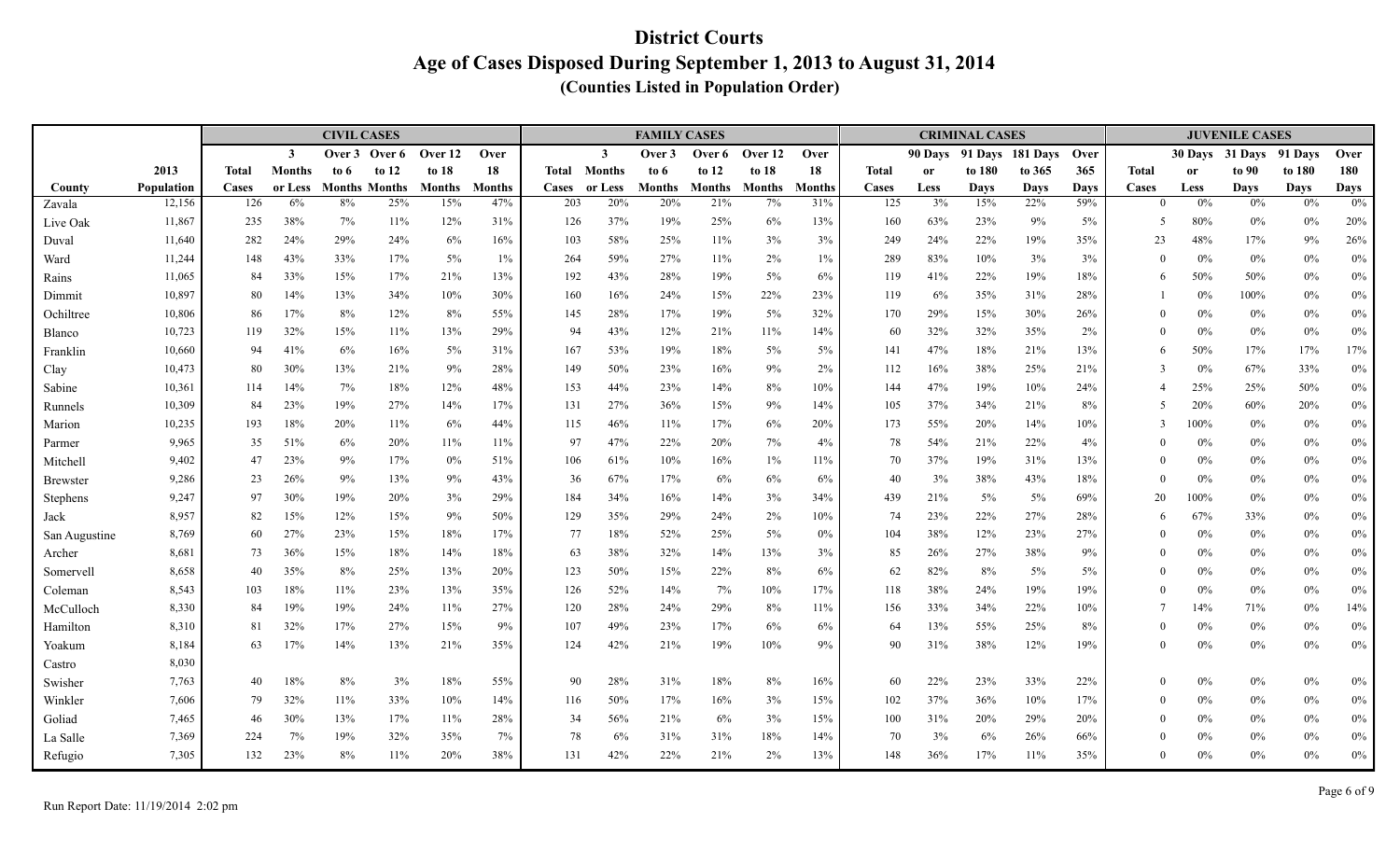|                     |                     |              |                | <b>CIVIL CASES</b> |                             |                     |                      |          |                | <b>FAMILY CASES</b> |                      |                     |               |              |             | <b>CRIMINAL CASES</b> |                    |                    |                   |               | <b>JUVENILE CASES</b> |                   |                   |
|---------------------|---------------------|--------------|----------------|--------------------|-----------------------------|---------------------|----------------------|----------|----------------|---------------------|----------------------|---------------------|---------------|--------------|-------------|-----------------------|--------------------|--------------------|-------------------|---------------|-----------------------|-------------------|-------------------|
|                     |                     |              | $\mathbf{3}$   | Over 3             | Over 6                      | Over 12             | Over                 |          | $\mathbf{3}$   | Over 3              | Over 6               | Over 12             | Over          |              | 90 Days     |                       | 91 Days 181 Days   | Over               |                   |               | 30 Days 31 Days       | 91 Davs           | Over              |
|                     | 2013                | <b>Total</b> | <b>Months</b>  | to 6               | to $12$                     | to $18$             | 18                   | Total    | Months         | to 6                | to $12$              | to $18$             | 18            | <b>Total</b> | <b>or</b>   | to 180                | to 365             | 365                | <b>Total</b>      | <sub>or</sub> | to 90                 | to 180            | 180               |
| County              | Population<br>7,237 | Cases        | or Less<br>30% | 18%                | <b>Months Months</b><br>12% | <b>Months</b><br>3% | <b>Months</b><br>36% | Cases    | or Less<br>32% | Months<br>27%       | <b>Months</b><br>22% | <b>Months</b><br>3% | <b>Months</b> | Cases<br>129 | Less<br>50% | <b>Days</b><br>12%    | <b>Days</b><br>11% | <b>Days</b><br>27% | Cases<br>$\Omega$ | Less<br>0%    | <b>Days</b><br>0%     | <b>Days</b><br>0% | <b>Days</b><br>0% |
| Brooks              |                     | 201<br>33    | 18%            | 18%                | 24%                         | 6%                  |                      | 96<br>61 | 48%            | 23%                 | 13%                  | 5%                  | 16%           | 37           | 43%         | 19%                   | 14%                |                    | $\theta$          | $0\%$         |                       |                   |                   |
| Presidio            | 7,201<br>7,114      | 89           | 35%            | 21%                | 28%                         | 11%                 | 33%<br>4%            | 122      | 48%            | 25%                 | 19%                  | 4%                  | 11%<br>4%     | 123          | 62%         | 23%                   | 12%                | 24%<br>3%          | $\theta$          | $0\%$         | $0\%$<br>$0\%$        | 0%<br>$0\%$       | $0\%$<br>$0\%$    |
| Bailey<br>Childress | 7,095               | 39           | 21%            | 8%                 | 13%                         | 8%                  | 51%                  | 39       | 49%            | 23%                 | 10%                  | 8%                  | 10%           | 120          | 61%         | 20%                   | 11%                | 8%                 | $\theta$          | $0\%$         | $0\%$                 | $0\%$             | $0\%$             |
| Dallam              | 7,057               | 41           | 20%            | 20%                | 15%                         | 7%                  | 39%                  | 98       | 52%            | 24%                 | 15%                  | 4%                  | 4%            | 104          | 47%         | 23%                   | 19%                | 11%                | $\theta$          | 0%            | $0\%$                 | $0\%$             | $0\%$             |
| Garza               | 6,317               | 47           | 49%            | 15%                | 21%                         | 9%                  | 6%                   | 123      | 50%            | 24%                 | 9%                   | 11%                 | 7%            | 47           | 28%         | 28%                   | 23%                | 21%                | $\Omega$          | 0%            | $0\%$                 | 0%                | $0\%$             |
| Floyd               | 6,230               | 30           | 40%            | 10%                | 10%                         | 7%                  | 33%                  | 116      | 29%            | 35%                 | 17%                  | 3%                  | 16%           | 65           | 54%         | 15%                   | 6%                 | 25%                |                   | 100%          | $0\%$                 | $0\%$             | $0\%$             |
| Hartley             | 6,100               | -5           | 0%             | 20%                | $0\%$                       | 20%                 | 60%                  | 13       | 8%             | 23%                 | 8%                   | 15%                 | 46%           | 12           | 25%         | 8%                    | 58%                | 8%                 | $\theta$          | 0%            | $0\%$                 | $0\%$             | $0\%$             |
| San Saba            | 6,012               | 37           | 19%            | 11%                | 24%                         | 24%                 | 22%                  | 32       | 56%            | 25%                 | $0\%$                | 6%                  | 13%           | 48           | 31%         | 23%                   | 31%                | 15%                |                   | $0\%$         | 100%                  | $0\%$             | $0\%$             |
| Carson              | 6,010               | 97           | 28%            | 23%                | 13%                         | 13%                 | 23%                  | 45       | 22%            | 36%                 | 29%                  | 0%                  | 13%           | 326          | 52%         | 21%                   | 11%                | 16%                | $\theta$          | 0%            | $0\%$                 | $0\%$             | $0\%$             |
| Crosby              | 5,991               | 36           | 33%            | 22%                | 6%                          | 6%                  | 33%                  | 87       | 57%            | 21%                 | 13%                  | 5%                  | 5%            | 49           | 8%          | 14%                   | 14%                | 63%                | 17                | 12%           | $0\%$                 | 6%                | 82%               |
| Haskell             | 5,875               | 33           | 12%            | 6%                 | 21%                         | 30%                 | 30%                  | 94       | 48%            | 22%                 | 16%                  | 10%                 | 4%            | 68           | 34%         | 21%                   | 28%                | 18%                | 6                 | 67%           | 33%                   | $0\%$             | $0\%$             |
| Wheeler             | 5,751               | 52           | 29%            | 19%                | 19%                         | 4%                  | 29%                  | 58       | 28%            | 22%                 | 19%                  | 16%                 | 16%           | 131          | 45%         | 34%                   | 17%                | $5\%$              | $\Omega$          | $0\%$         | $0\%$                 | $0\%$             | $0\%$             |
| Lynn                | 5,723               | 64           | 23%            | 16%                | 20%                         | 14%                 | 27%                  | 124      | 56%            | 16%                 | 12%                  | 6%                  | 9%            | 36           | $8\%$       | 39%                   | 31%                | 22%                | $\Delta$          | 75%           | $0\%$                 | $0\%$             | 25%               |
| Hansford            | 5,555               | 41           | 27%            | $5\%$              | 27%                         | 2%                  | 39%                  | 44       | 45%            | 30%                 | 11%                  | $5\%$               | 9%            | 42           | 40%         | 21%                   | 12%                | 26%                | 10                | 80%           | 20%                   | 0%                | $0\%$             |
| Martin              | 5,312               | 62           | 8%             | 15%                | 31%                         | 6%                  | 40%                  | 44       | 45%            | 25%                 | 14%                  | 7%                  | 9%            | 28           | 54%         | 11%                   | 4%                 | 32%                | $\Omega$          | $0\%$         | $0\%$                 | 0%                | $0\%$             |
| Jim Hogg            | 5,245               | 36           | 33%            | 22%                | 25%                         | 11%                 | 8%                   | 23       | 13%            | 22%                 | 35%                  | 22%                 | 9%            | 51           | 12%         | 43%                   | 25%                | 20%                | $\theta$          | $0\%$         | $0\%$                 | $0\%$             | $0\%$             |
| Delta               | 5,238               | 39           | 26%            | 10%                | 21%                         | 5%                  | 38%                  | 88       | 57%            | 19%                 | 16%                  | 3%                  | 5%            | 91           | 21%         | 31%                   | 26%                | 22%                | 6                 | 50%           | 33%                   | 17%               | $0\%$             |
| Mills               | 4,907               | 47           | 28%            | 23%                | 19%                         | 15%                 | 15%                  | 79       | 34%            | 29%                 | 22%                  | 9%                  | 6%            | 64           | 44%         | 22%                   | 28%                | 6%                 | $\theta$          | $0\%$         | $0\%$                 | 0%                | $0\%$             |
| Crane               | 4,773               | -9           | 67%            | $0\%$              | 22%                         | 0%                  | 11%                  | 30       | 20%            | 30%                 | 27%                  | 13%                 | 10%           | 9            | 44%         | 22%                   | 33%                | 0%                 | $\theta$          | 0%            | $0\%$                 | $0\%$             | $0\%$             |
| Kimble              | 4,481               | 36           | 17%            | 25%                | 17%                         | 0%                  | 42%                  | 42       | 29%            | 29%                 | 14%                  | $7\%$               | 21%           | 98           | 58%         | 9%                    | 27%                | 6%                 | $\overline{2}$    | $0\%$         | 50%                   | $0\%$             | 50%               |
| Hemphill            | 4,158               | 31           | 26%            | $0\%$              | 23%                         | 10%                 | 42%                  | 30       | 23%            | 33%                 | 20%                  | 7%                  | 17%           | 34           | 29%         | 9%                    | 47%                | 15%                | $\theta$          | 0%            | $0\%$                 | $0\%$             | $0\%$             |
| Mason               | 4,128               | 27           | 26%            | 15%                | 33%                         | 11%                 | 15%                  | 30       | 37%            | 10%                 | 33%                  | 13%                 | 7%            | 24           | 25%         | 21%                   | 25%                | 29%                |                   | $0\%$         | $0\%$                 | 0%                | 100%              |
| Concho              | 4,043               | 40           | 15%            | 15%                | 25%                         | 10%                 | 35%                  | 14       | 21%            | 43%                 | 14%                  | $0\%$               | 21%           | 49           | 51%         | 33%                   | 14%                | 2%                 | $\overline{3}$    | $0\%$         | $0\%$                 | 33%               | 67%               |
| Hardeman            | 4,016               | 50           | 20%            | 10%                | 24%                         | 10%                 | 36%                  | 15       | 47%            | 33%                 | 7%                   | $0\%$               | 13%           | 18           | 78%         | 22%                   | $0\%$              | 0%                 | $\theta$          | $0\%$         | $0\%$                 | $0\%$             | $0\%$             |
| Sutton              | 4,006               | 30           | 13%            | 17%                | 17%                         | 10%                 | 43%                  | 69       | 42%            | 17%                 | 16%                  | 7%                  | 17%           | 74           | 23%         | 22%                   | 20%                | 35%                | $\Omega$          | $0\%$         | $0\%$                 | $0\%$             | $0\%$             |
| Fisher              | 3,856               | 31           | 19%            | 19%                | 23%                         | 6%                  | 32%                  | 81       | 16%            | 9%                  | 12%                  | 9%                  | 54%           | 32           | 41%         | 31%                   | 25%                | 3%                 | $\theta$          | $0\%$         | $0\%$                 | $0\%$             | $0\%$             |
| Crockett            | 3,807               | 28           | 11%            | 4%                 | 14%                         | 18%                 | 54%                  | 32       | 16%            | 31%                 | 44%                  | 6%                  | 3%            | 60           | 23%         | 18%                   | 28%                | 30%                | $\theta$          | $0\%$         | $0\%$                 | $0\%$             | $0\%$             |
| Knox                | 3,767               | 28           | 0%             | 7%                 | 11%                         | 36%                 | 46%                  | 17       | 24%            | 35%                 | 35%                  | $0\%$               | 6%            | 20           | 50%         | 15%                   | 10%                | 25%                | $\theta$          | $0\%$         | $0\%$                 | $0\%$             | $0\%$             |
| Baylor              | 3,614               | 40           | 18%            | 13%                | 33%                         | 13%                 | 25%                  | 42       | 40%            | 36%                 | 7%                   | 5%                  | 12%           | 35           | 29%         | 29%                   | 26%                | 17%                | $\Omega$          | $0\%$         | $0\%$                 | $0\%$             | $0\%$             |
| Reagan              | 3,601               | 33           | 27%            | 6%                 | 6%                          | 0%                  | 61%                  | 42       | 26%            | 26%                 | 26%                  | 7%                  | 14%           | 34           | 50%         | 29%                   | 18%                | 3%                 | $\Omega$          | 0%            | $0\%$                 | $0\%$             | $0\%$             |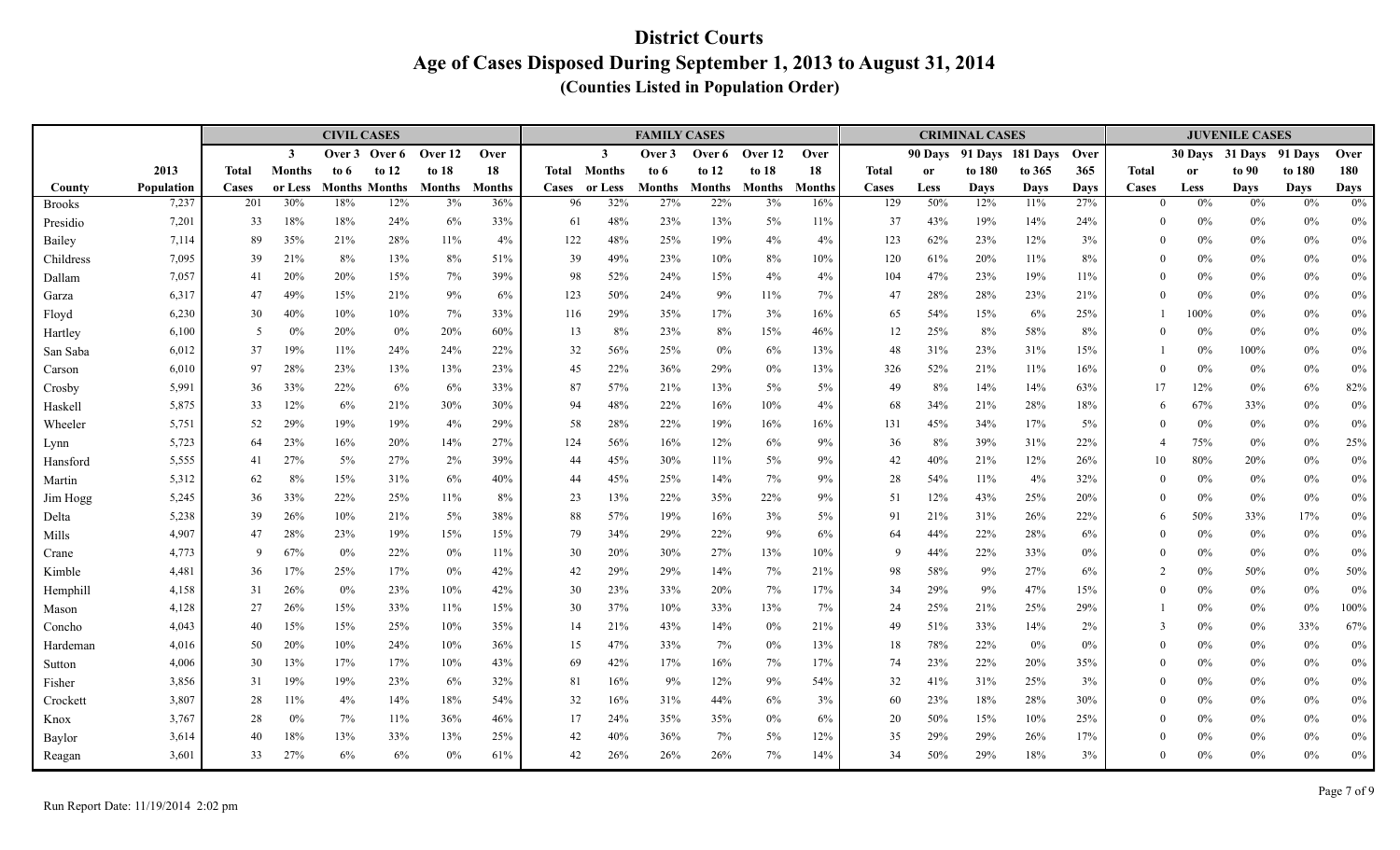|                         |                     |                |                | <b>CIVIL CASES</b> |                             |                     |                      |                |                | <b>FAMILY CASES</b>  |                      |                     |                      |                          |               | <b>CRIMINAL CASES</b> |                  |                    |                        |               | <b>JUVENILE CASES</b> |                    |                      |
|-------------------------|---------------------|----------------|----------------|--------------------|-----------------------------|---------------------|----------------------|----------------|----------------|----------------------|----------------------|---------------------|----------------------|--------------------------|---------------|-----------------------|------------------|--------------------|------------------------|---------------|-----------------------|--------------------|----------------------|
|                         |                     |                | $\mathbf{3}$   | Over 3             | Over 6                      | Over 12             | Over                 |                | $\mathbf{3}$   | Over 3               | Over 6               | Over 12             | Over                 |                          | 90 Days       |                       | 91 Days 181 Days | Over               |                        |               | 30 Days 31 Days       | 91 Davs            | Over                 |
|                         | 2013                | <b>Total</b>   | <b>Months</b>  | to 6               | to $12$                     | to $18$             | 18                   | Total          | <b>Months</b>  | to 6                 | to $12$              | to 18               | 18                   | <b>Total</b>             | <sub>or</sub> | to 180                | to 365           | 365                | <b>Total</b>           | <sub>or</sub> | to 90                 | to 180             | 180                  |
| County                  | Population<br>3,586 | Cases<br>49    | or Less<br>12% | 20%                | <b>Months Months</b><br>22% | <b>Months</b><br>6% | <b>Months</b><br>39% | Cases<br>29    | or Less<br>31% | <b>Months</b><br>31% | <b>Months</b><br>21% | <b>Months</b><br>7% | <b>Months</b><br>10% | Cases<br>46              | Less<br>11%   | Days<br>26%           | Days<br>15%      | <b>Days</b><br>48% | Cases<br>$\mathcal{D}$ | Less<br>50%   | <b>Days</b><br>0%     | <b>Days</b><br>50% | <b>Days</b><br>$0\%$ |
| Kinney                  |                     |                |                |                    |                             |                     | 50%                  |                |                |                      |                      |                     |                      |                          |               |                       |                  |                    | $\theta$               | $0\%$         |                       |                    |                      |
| Donley                  | 3,522<br>3,485      | 38<br>15       | 11%<br>20%     | $0\%$<br>$0\%$     | 26%<br>0%                   | 13%<br>33%          | 47%                  | 45<br>31       | 38%<br>32%     | 22%<br>16%           | 18%<br>13%           | 2%<br>10%           | 20%<br>29%           | 40<br>13                 | 53%<br>38%    | 30%<br>15%            | 8%<br>23%        | 10%<br>23%         | $\theta$               | 0%            | $0\%$<br>$0\%$        | 0%<br>$0\%$        | $0\%$<br>$0\%$       |
| Lipscomb<br>Shackelford | 3,375               | 43             | 28%            | 9%                 | 16%                         | 9%                  | 37%                  | 59             | 49%            | 10%                  | 25%                  | $2\%$               | 14%                  | 119                      | 55%           | 24%                   | 8%               | 13%                | $\Omega$               | $0\%$         | $0\%$                 | 0%                 | $0\%$                |
| Upton                   | 3,372               | 10             | 10%            | 10%                | 20%                         | 20%                 | 40%                  | 17             | 29%            | 6%                   | 18%                  | 24%                 | 24%                  | 17                       | 29%           | 12%                   | 29%              | 29%                | $\theta$               | 0%            | $0\%$                 | $0\%$              | $0\%$                |
| Real                    | 3,350               | 23             | 17%            | 22%                | 30%                         | 26%                 | 4%                   | 36             | 22%            | 8%                   | 28%                  | 25%                 | 17%                  | 23                       | 39%           | 9%                    | 13%              | 39%                | $\theta$               | 0%            | $0\%$                 | 0%                 | $0\%$                |
| Hudspeth                | 3,318               | 24             | 13%            | 4%                 | 25%                         | 4%                  | 54%                  | $\overline{4}$ | 25%            | 25%                  | 25%                  | $0\%$               | 25%                  | 246                      | 29%           | 30%                   | 25%              | 15%                | $\theta$               | 0%            | $0\%$                 | $0\%$              | $0\%$                |
| Hall                    | 3,239               | 31             | 13%            | 6%                 | 13%                         | 13%                 | 55%                  | 19             | 32%            | 11%                  | 11%                  | 26%                 | 21%                  | 36                       | 67%           | 8%                    | 19%              | 6%                 | $\theta$               | $0\%$         | $0\%$                 | $0\%$              | $0\%$                |
| Coke                    | 3,210               | 3              | 33%            | 0%                 | 33%                         | 33%                 | $0\%$                | 20             | 35%            | 25%                  | 30%                  | 5%                  | 5%                   | 16                       | 50%           | 13%                   | 31%              | 6%                 | $\Omega$               | $0\%$         | $0\%$                 | $0\%$              | $0\%$                |
| Schleicher              | 3,206               | 20             | $0\%$          | 25%                | 30%                         | 5%                  | 40%                  | 25             | 32%            | 20%                  | 32%                  | 8%                  | 8%                   | 46                       | 35%           | 33%                   | 28%              | 4%                 | $\theta$               | 0%            | $0\%$                 | $0\%$              | $0\%$                |
| Collingsworth           | 3,099               | 68             | 7%             | 10%                | 12%                         | 4%                  | 66%                  | 23             | 22%            | 52%                  | 17%                  | 9%                  | $0\%$                | 39                       | 74%           | 15%                   | 10%              | 0%                 | $\Omega$               | $0\%$         | $0\%$                 | 0%                 | $0\%$                |
| Sherman                 | 3,093               | 21             | 43%            | 14%                | 10%                         | 5%                  | 29%                  | 23             | 52%            | 26%                  | 9%                   | 9%                  | 4%                   | $\overline{\mathcal{L}}$ | $0\%$         | 0%                    | 0%               | 100%               | $\theta$               | 0%            | $0\%$                 | $0\%$              | $0\%$                |
| Cochran                 | 3,016               | 29             | 24%            | 7%                 | 24%                         | 10%                 | 34%                  | 39             | 49%            | 15%                  | 18%                  | 3%                  | 15%                  | 17                       | 41%           | 12%                   | 18%              | 29%                | $\Omega$               | $0\%$         | $0\%$                 | $0\%$              | $0\%$                |
| Dickens                 | 2,291               | -8             | 0%             | 38%                | 0%                          | 13%                 | 50%                  | -9             | 44%            | 11%                  | 22%                  | 0%                  | 22%                  | 19                       | 21%           | 11%                   | 32%              | 37%                | $\theta$               | 0%            | $0\%$                 | $0\%$              | $0\%$                |
| Culberson               | 2,277               | 56             | 4%             | 27%                | 13%                         | 13%                 | 45%                  | 23             | 4%             | 17%                  | 30%                  | 13%                 | 35%                  | 11                       | 18%           | $0\%$                 | 9%               | 73%                | $\theta$               | $0\%$         | $0\%$                 | $0\%$              | $0\%$                |
| Jeff Davis              | 2,253               | 14             | 14%            | 7%                 | 21%                         | 29%                 | 29%                  | 11             | 9%             | 27%                  | 36%                  | 9%                  | 18%                  | 21                       | $5\%$         | 19%                   | 10%              | 67%                | $\Omega$               | $0\%$         | $0\%$                 | 0%                 | $0\%$                |
| Menard                  | 2,148               | 11             | 18%            | 36%                | 0%                          | 27%                 | 18%                  | $\overline{4}$ | 50%            | 25%                  | 0%                   | 25%                 | 0%                   | 44                       | 55%           | 7%                    | 36%              | 2%                 | $\theta$               | $0\%$         | $0\%$                 | $0\%$              | $0\%$                |
| Oldham                  | 2,102               | 23             | 17%            | 4%                 | 17%                         | 13%                 | 48%                  | 15             | 47%            | 27%                  | 20%                  | 7%                  | 0%                   | 101                      | 16%           | 19%                   | 38%              | 28%                | $\Omega$               | 0%            | $0\%$                 | $0\%$              | $0\%$                |
| Armstrong               | 1,949               | 10             | 20%            | 20%                | 10%                         | 0%                  | 50%                  | 19             | 47%            | 21%                  | 21%                  | $0\%$               | 11%                  | 10                       | $0\%$         | 30%                   | 10%              | 60%                | $\theta$               | 0%            | $0\%$                 | 0%                 | $0\%$                |
| Edwards                 | 1,884               | 19             | 42%            | $5\%$              | 16%                         | 11%                 | 26%                  | 16             | 38%            | 13%                  | 19%                  | 13%                 | 19%                  | 26                       | 38%           | 15%                   | 31%              | 15%                | $\theta$               | 0%            | $0\%$                 | $0\%$              | $0\%$                |
| Irion                   | 1,612               | 14             | 36%            | 29%                | 14%                         | 0%                  | 21%                  | $\overline{4}$ | 25%            | 25%                  | 50%                  | 0%                  | 0%                   | 7                        | 29%           | 29%                   | 14%              | 29%                | $\theta$               | $0\%$         | $0\%$                 | $0\%$              | $0\%$                |
| Throckmorton            | 1,600               | $\mathcal{R}$  | 33%            | 33%                | 0%                          | 0%                  | 33%                  | $\theta$       | 0%             | 0%                   | 0%                   | 0%                  | 0%                   | $\theta$                 | 0%            | $0\%$                 | 0%               | 0%                 | $\theta$               | 0%            | $0\%$                 | $0\%$              | $0\%$                |
| Briscoe                 | 1,537               | -8             | 25%            | $0\%$              | 0%                          | 0%                  | 75%                  | 15             | 40%            | 33%                  | 20%                  | 0%                  | 7%                   | 8                        | 13%           | 25%                   | 0%               | 63%                | $\theta$               | 0%            | $0\%$                 | 0%                 | $0\%$                |
| Cottle                  | 1,452               | -7             | 14%            | 29%                | 14%                         | 0%                  | 43%                  | 3              | 0%             | 33%                  | $0\%$                | 33%                 | 33%                  | $\overline{7}$           | 43%           | 14%                   | $0\%$            | 43%                | $\theta$               | 0%            | $0\%$                 | $0\%$              | $0\%$                |
| Stonewall               | 1,432               | 13             | 8%             | 8%                 | 8%                          | 8%                  | 69%                  | 15             | 27%            | 0%                   | 47%                  | 7%                  | 20%                  | 16                       | 63%           | 25%                   | 6%               | 6%                 | $\Omega$               | $0\%$         | $0\%$                 | $0\%$              | $0\%$                |
| Foard                   | 1,277               | $\overline{7}$ | 0%             | 14%                | 43%                         | 0%                  | 43%                  | $\overline{2}$ | 50%            | 0%                   | 50%                  | $0\%$               | 0%                   | $\overline{7}$           | 71%           | $0\%$                 | 29%              | 0%                 | $\Omega$               | $0\%$         | $0\%$                 | $0\%$              | $0\%$                |
| Glasscock               | 1,251               | 31             | 10%            | 16%                | 39%                         | 29%                 | 6%                   | 5              | 20%            | 80%                  | $0\%$                | 0%                  | 0%                   | 10                       | 50%           | 50%                   | 0%               | 0%                 | $\Omega$               | 0%            | $0\%$                 | $0\%$              | $0\%$                |
| Sterling                | 1,219               | 16             | 13%            | 25%                | 19%                         | 25%                 | 19%                  | 12             | 33%            | 25%                  | 8%                   | 17%                 | 17%                  | 24                       | 21%           | 38%                   | 21%              | 21%                | $\Omega$               | 0%            | $0\%$                 | $0\%$              | $0\%$                |
| Motley                  | 1,196               | 15             | 0%             | $0\%$              | 100%                        | 0%                  | $0\%$                | 5              | 20%            | 40%                  | 40%                  | 0%                  | 0%                   | 6                        | $0\%$         | 17%                   | 83%              | 0%                 | $\theta$               | 0%            | $0\%$                 | $0\%$              | $0\%$                |
| Terrell                 | 903                 | $\overline{2}$ | 0%             | 50%                | 0%                          | 0%                  | 50%                  | 6              | 33%            | 0%                   | 33%                  | 0%                  | 33%                  | 17                       | 6%            | 12%                   | 12%              | 71%                |                        | 100%          | $0\%$                 | $0\%$              | $0\%$                |
| Roberts                 | 831                 | 12             | 8%             | 8%                 | 17%                         | $0\%$               | 67%                  | 6              | 33%            | 33%                  | 0%                   | 0%                  | 33%                  | 8                        | 13%           | 25%                   | 25%              | 38%                | $\Omega$               | 0%            | $0\%$                 | $0\%$              | $0\%$                |